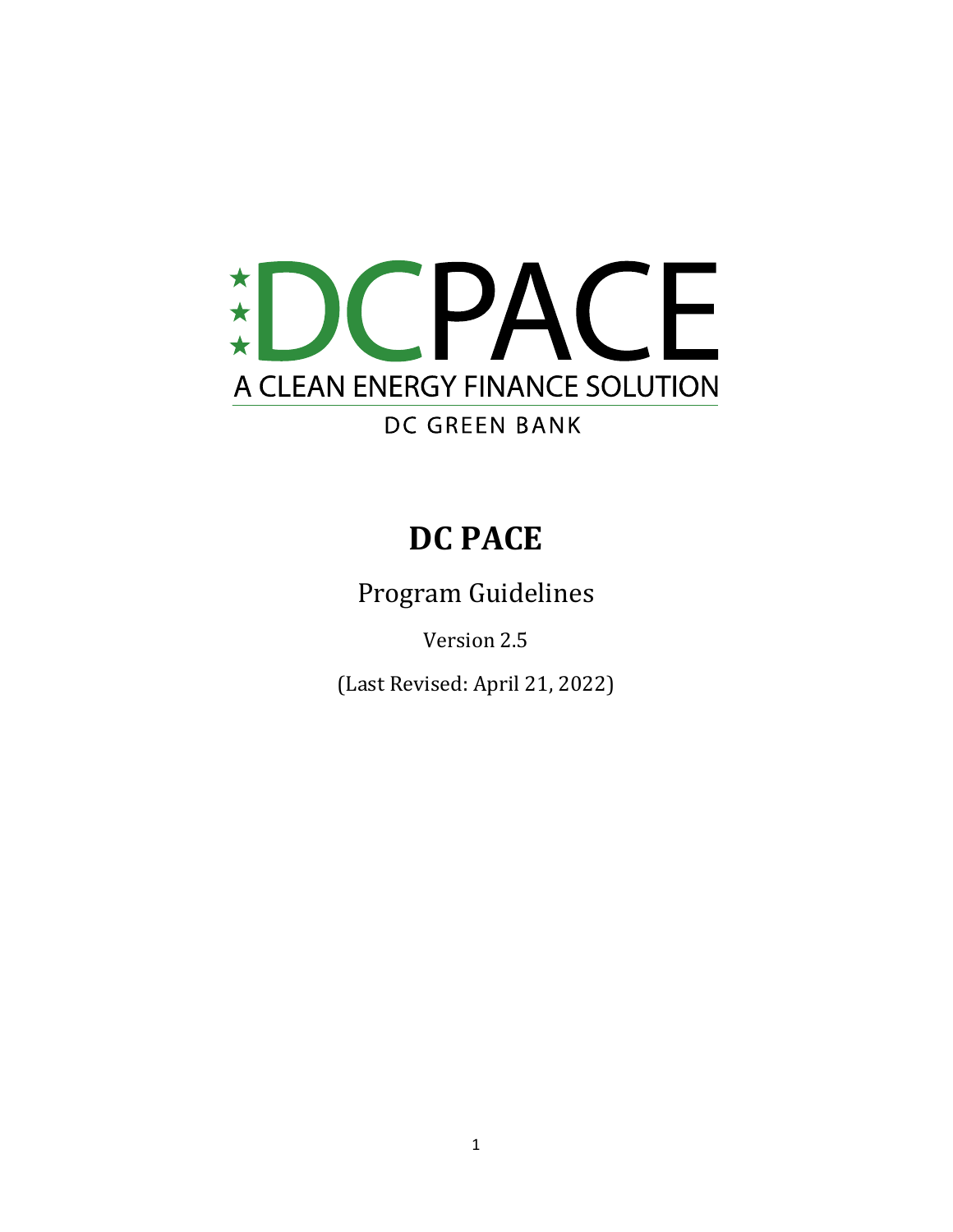## **Table of Contents**

| B) Project Eligibility Criteria: What kinds of projects can be financed through DC PACE?  6 |  |
|---------------------------------------------------------------------------------------------|--|
|                                                                                             |  |
|                                                                                             |  |
|                                                                                             |  |
|                                                                                             |  |
|                                                                                             |  |
|                                                                                             |  |
|                                                                                             |  |
|                                                                                             |  |
|                                                                                             |  |
|                                                                                             |  |
|                                                                                             |  |
|                                                                                             |  |
|                                                                                             |  |
|                                                                                             |  |
|                                                                                             |  |
|                                                                                             |  |
|                                                                                             |  |
|                                                                                             |  |
|                                                                                             |  |
|                                                                                             |  |
|                                                                                             |  |
|                                                                                             |  |
|                                                                                             |  |
|                                                                                             |  |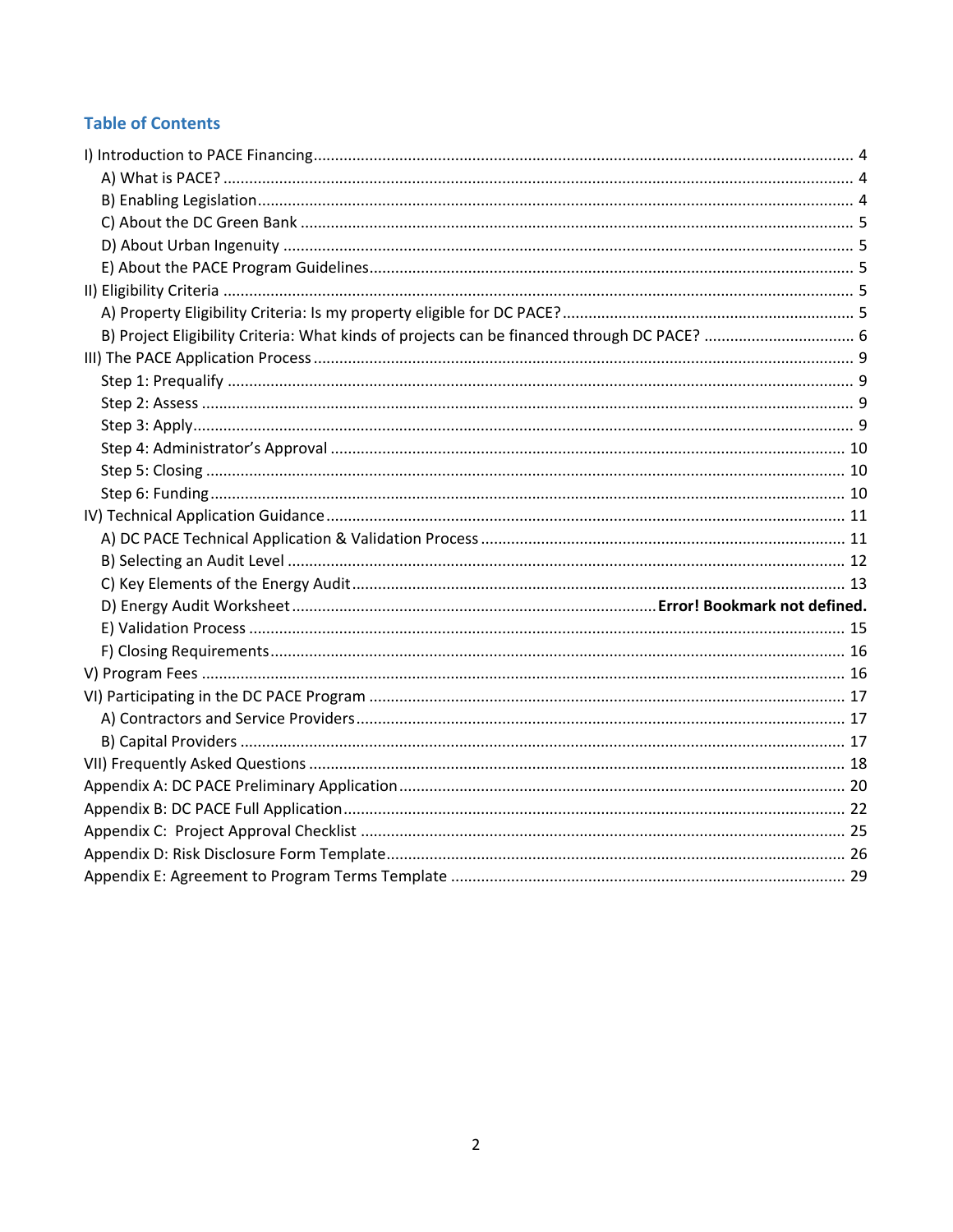### **Contact Information:**

#### **DC Green Bank**



Ronald Hobson [rhobson@dcgreenbank.com](mailto:https://dcgreenbank.com/pace/resources/) 202-301-5579

Annie Ratanasim [aratanasim@dcgreenbank.com](mailto:aratanasim@dcgreenbank.com) 202-301-8308

### **Urban Ingenuity, the DC PACE Program Advisor**



Niki Molina [nmolina@urbaningenuity.com](mailto:nmolina@urbaningenuity.com) 202-796-8925

Kimberly Bryant [kbryant@urbaningenuity.com](mailto:kbryant@urbaningenuity.com) 202-805-0038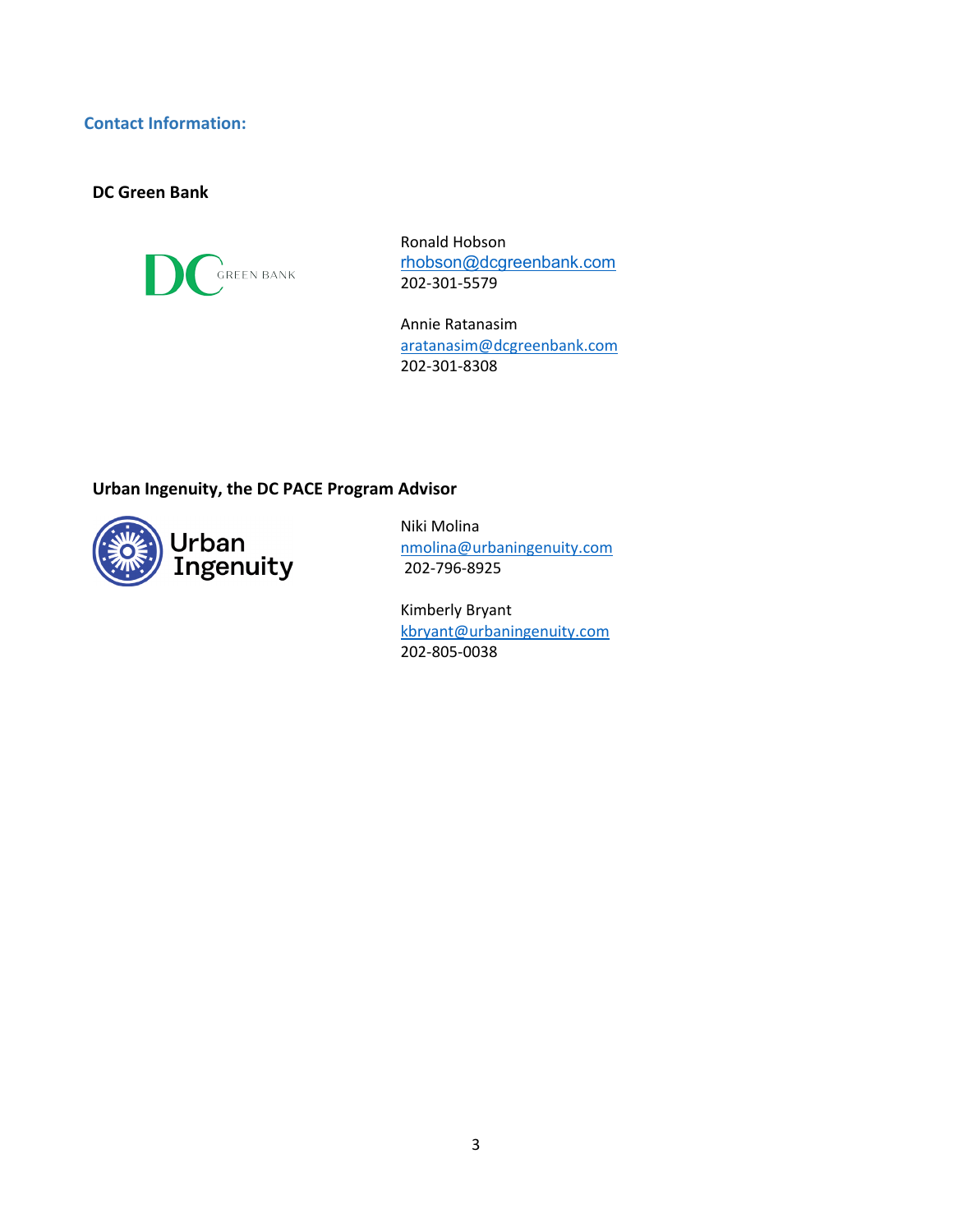# <span id="page-3-0"></span>**I) Introduction to PACE Financing**

### <span id="page-3-1"></span>**A) What is PACE?**

Property Assessed Clean Energy (PACE) enables property owners to finance improvements to their property. PACE offers a uniquely scalable solution for providing secure, low-cost capital for energy upgrades in commercial, industrial, and multifamily buildings, and it is now enabled in more than 33 states across the country.

DC PACE was created by an act of the Council of the District of Columbia in 2010 and is administered by Urban Ingenuity, working under contract to the DC Green Bank (DCGB). DC PACE allows property owners to access financing for qualifying energy efficiency and clean energy improvements on their buildings and repay the investment through a special tax assessment. Like other benefit assessments, DC PACE is non-accelerating and the repayment obligation transfers automatically to the next owner if the property is sold. This arrangement spreads the cost of clean energy improvements – such as energy efficient boilers, upgraded insulation, new windows, or solar installations – over the expected life of the measure. DC PACE allows developers and property owners to overcome first cost barriers and install efficient equipment that pays for itself over the term of the special assessment.

PACE financing offers many benefits for both retrofit projects and new construction, including:

- Up to 100% financing for energy- and water-saving upgrades, including soft costs like energy audits and engineering;
- Annual savings that typically exceed annual payments, improving cash flows and net operating income;
- Increased asset value through improved cash flows and more efficient operations;
- Up to 20-year amortization at fixed or adjustable rates to enable deeper retrofits and reduce monthly costs for building owners;
- A form of financing that is potentially off-balance sheet as repayment is through a tax assessment that transfers with the property title, and is not tied to the credit of the property owner or developer; and
- Low-risk due to energy modeling and independent engineering validation.

### <span id="page-3-2"></span>**B) Enabling Legislation**

The statutory basis for DC PACE is contained in three pieces of legislation: The Energy Efficiency Financing Act of 2010, Green Finance Authority Establishment Act of 2018, and the Sustainable DC Act of 2012. The history of these laws is as follows:

The Energy Efficiency Financing Act of 2010, Law [18-183,](https://code.dccouncil.us/us/dc/council/laws/18-183) was introduced to the District of Columbia Council and assigned Bill No. 18-580. Signed by the Mayor on April 7, 2010, it was assigned Act No. 18-382 and transmitted to Congress for its review. DC Law 18-183 became effective on May 27, 2010.

The Green Finance Authority Establishment Act of 2018, Law 22-155, was introduced to the District of Columbia Council and assigned Bill No. 22-257. Signed by the Mayor on July 2, 2018, it was assigned Act No. 22-395 and transmitted to Congress for its review. DC Law 22-155 became effective August 22, 2018.

Law [19-262,](https://code.dccouncil.us/us/dc/council/laws/19-262) the "Sustainable DC Amendment Act of 2012," was introduced to the District of Columbia Council and assigned Bill No. 19-756. Signed by the Mayor on Jan. 16, 2013, it was assigned Act No. 19-615 and transmitted to Congress for its review. Law 19-262 became effective on Apr. 20, 2013.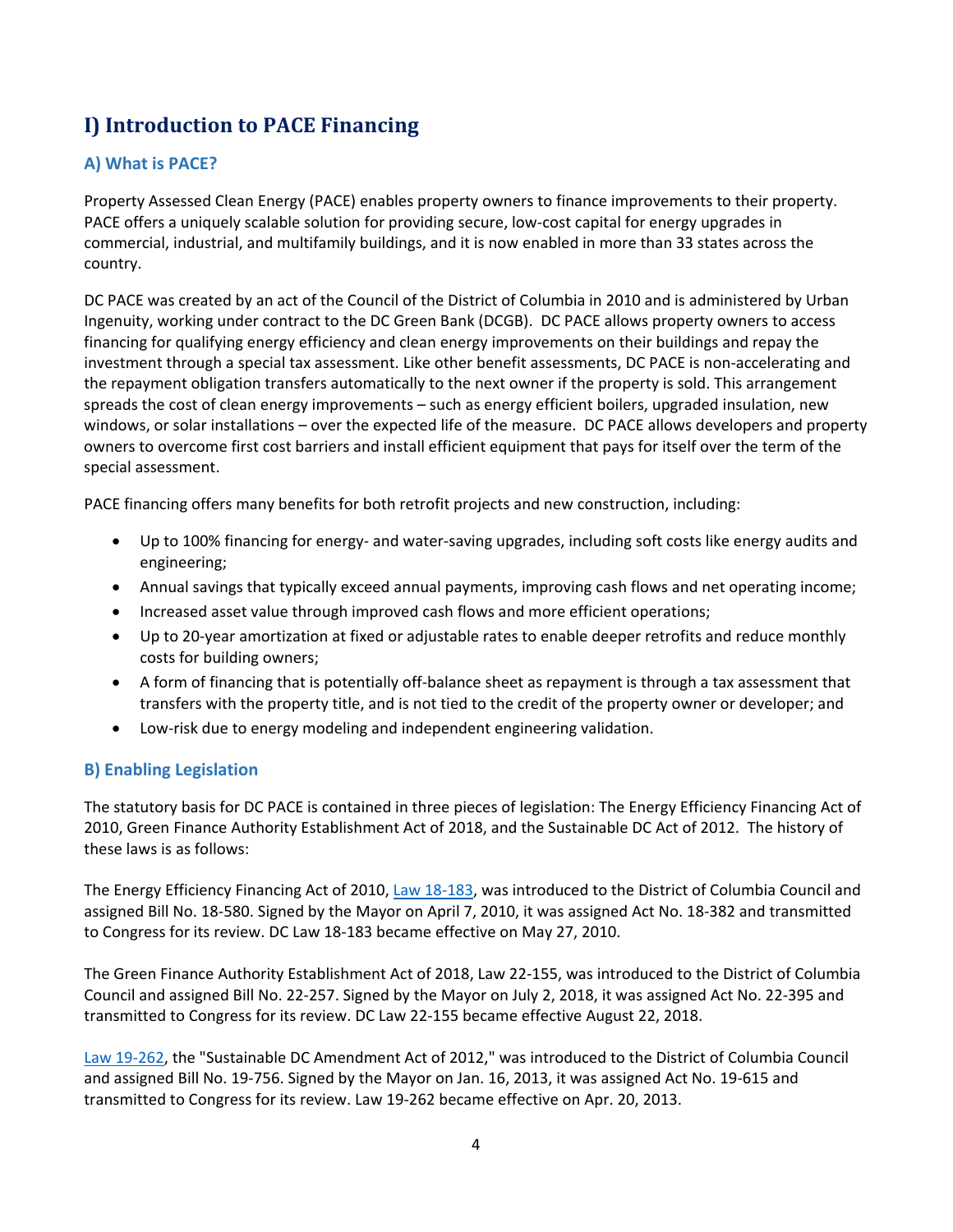### <span id="page-4-1"></span><span id="page-4-0"></span>**C) About the DC Green Bank (DCGB)**

DC Green Bank develops and facilitates innovative financial solutions to support District businesses, organizations, and residents on the path to a cleaner future for all. We invest in solar energy systems, energy efficient buildings and retrofits, green stormwater infrastructure, and transportation electrification in line with our values of Sustainability, Clean Economy, and Inclusive Prosperity. To date, DC Green Bank has invested millions of dollars in a cleaner, greener, and more equitable future. To learn more, please visit us at [www.dcgreenbank.com](http://www.dcgreenbank.com/) DC Green Bank – We help finance clean energy systems.

### **D) About Urban Ingenuity**

Urban Ingenuity is the private-sector program administrator (Administrator) for DC PACE. With special expertise in Property Assessed Clean Energy (PACE) financing and other public and private financing tools, Urban Ingenuity brings new capital resources to support deep energy efficiency retrofits of commercial and multifamily buildings, and to support the project development of clean-energy micro-grids, co-generation facilities, and solar installations. Urban Ingenuity assists building owners, property managers, investors and project developers, with the goal of cutting costs, enhancing financial performance, and funding capital improvement.

#### <span id="page-4-2"></span>**E) About the PACE Program Guidelines**

This document may be amended or revised at any time by the District or by the Administrator with the approval of DCGB. At any time, the most current version of the document may be found at dcpace.com. Please ensure that you are viewing the most current edition by checking the date and version number on this document against the version posted at dcpace.com.

# <span id="page-4-3"></span>**II) Eligibility Criteria**

### <span id="page-4-4"></span>**A) Property Eligibility Criteria: Is my property eligible for DC PACE?**

In order to be considered eligible, the property must meet the following criteria. Both existing buildings and new construction projects are eligible. Any exceptions to these criteria must be approved by the District in their sole discretion and at all times subject to the constraints of the applicable law.

- The property must be located within the District.
- The applicant must be the legal owner of the property with clear and uncontested title to the property (and all legal owners of property agree to participate).
- The property must be a commercial, industrial, religious, or multifamily residential property (5 or more units). Single-family residential properties **do not** currently qualify for DC PACE.
- The property cannot be owned by the government (District Government, Federal Government, or foreign government). Publicly owned properties leased to a non-governmental entity via a long-term ground lease may be eligible.
- The property owner must be eligible to pay property taxes. (NOTE: Non-profit owners of commercial, industrial, and multifamily properties are eligible for DC PACE, regardless of whether or not they currently pay real estate taxes.)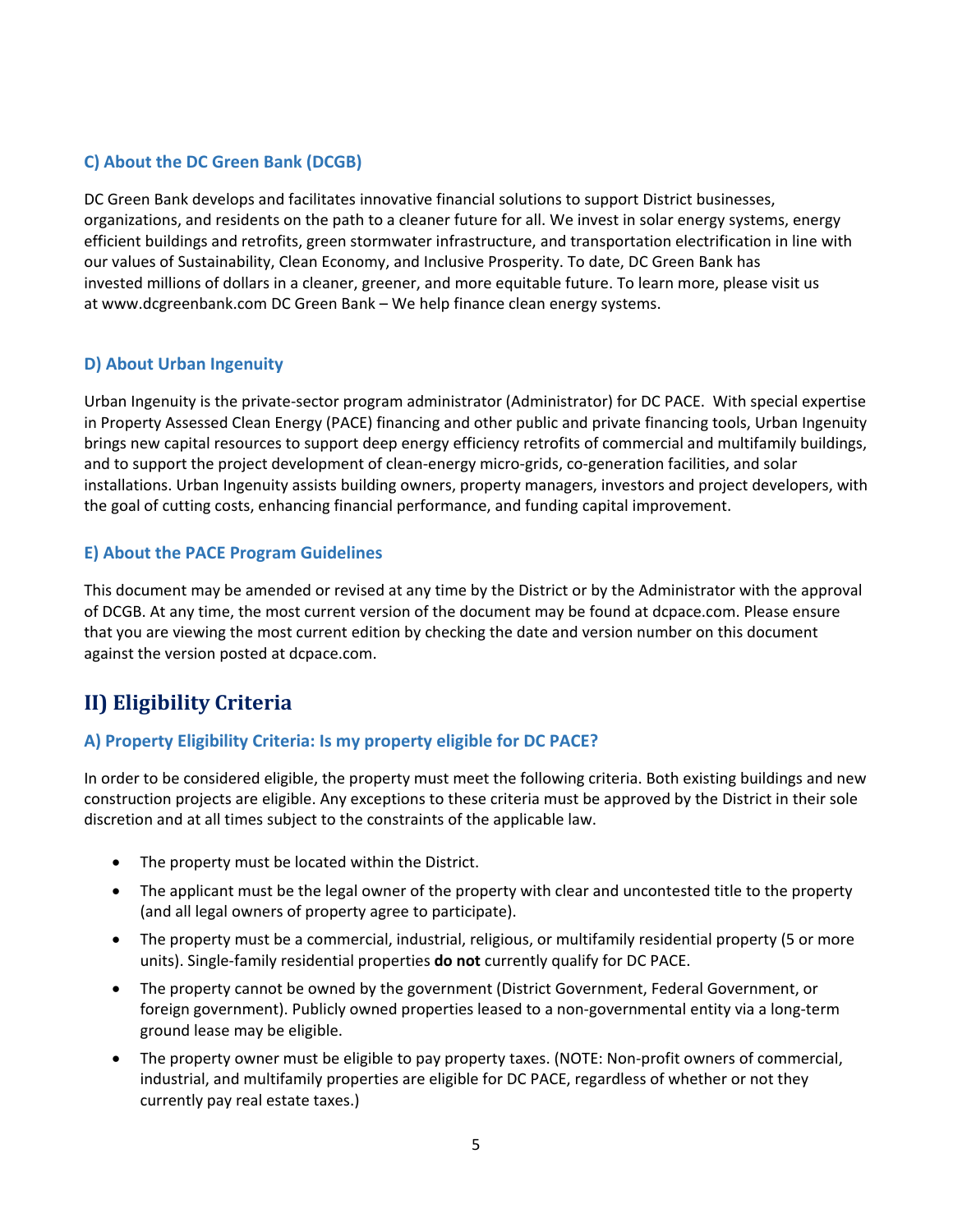- The property taxes and any other assessments or payments owed to the District must be current on the property, if applicable.
- The property owner must be current on all existing mortgages.
- The property must be clear of all notices of default or foreclosure in the past three years, or since acquired by current ownership, and cannot be subject to any involuntary liens or judgments.
- The property must be clear of any notices of foreclosure for the past 3 years, or since acquired by current ownership.

### <span id="page-5-0"></span>**B) Project Eligibility Criteria: What kinds of projects can be financed through DC PACE?**

#### **1) Eligible Measures**

Any measure that directly reduces utility costs or adds renewable generating capacity is eligible for DC PACE financing. In addition, DC PACE can finance measures that are substantially related to or necessary for the installation of these energy and water conservation measures (e.g. a new roof and/or structural modifications to support a solar installation). DC PACE can finance up to 100% of eligible projects, including both hard and soft costs.

Some of the PACE-eligible measures are provided below. This list is not exclusive or exhaustive, and other measures may be considered and approved by the Administrator:

- Chillers, boilers, furnaces, HVAC systems
- Hot water heating systems
- Lighting upgrades
- Combustion and burner upgrades
- Automated building and HVAC controls
- Variable speed drives (VSDs) on motors fans and pumps
- Fuel switching
- Heat recovery and steam traps
- Window replacements
- Building enclosure/envelope improvements
- Building management systems
- Energy storage
- Water conservation measures
- Green roofs, bioswales, permeable paving, green infrastructure, and other stormwater management measures
- Any measure or system that adds renewable energy capacity, including solar, wind, biomass, geothermal, fuel cells, co-generation, etc.
- Any measure that improves the resilience of the built environment and addresses risks from climate change identified in the Climate Ready DC Plan. These improvements may include flood protection measures, voluntary stormwater management strategies, green and energy infrastructure, energy storage, etc.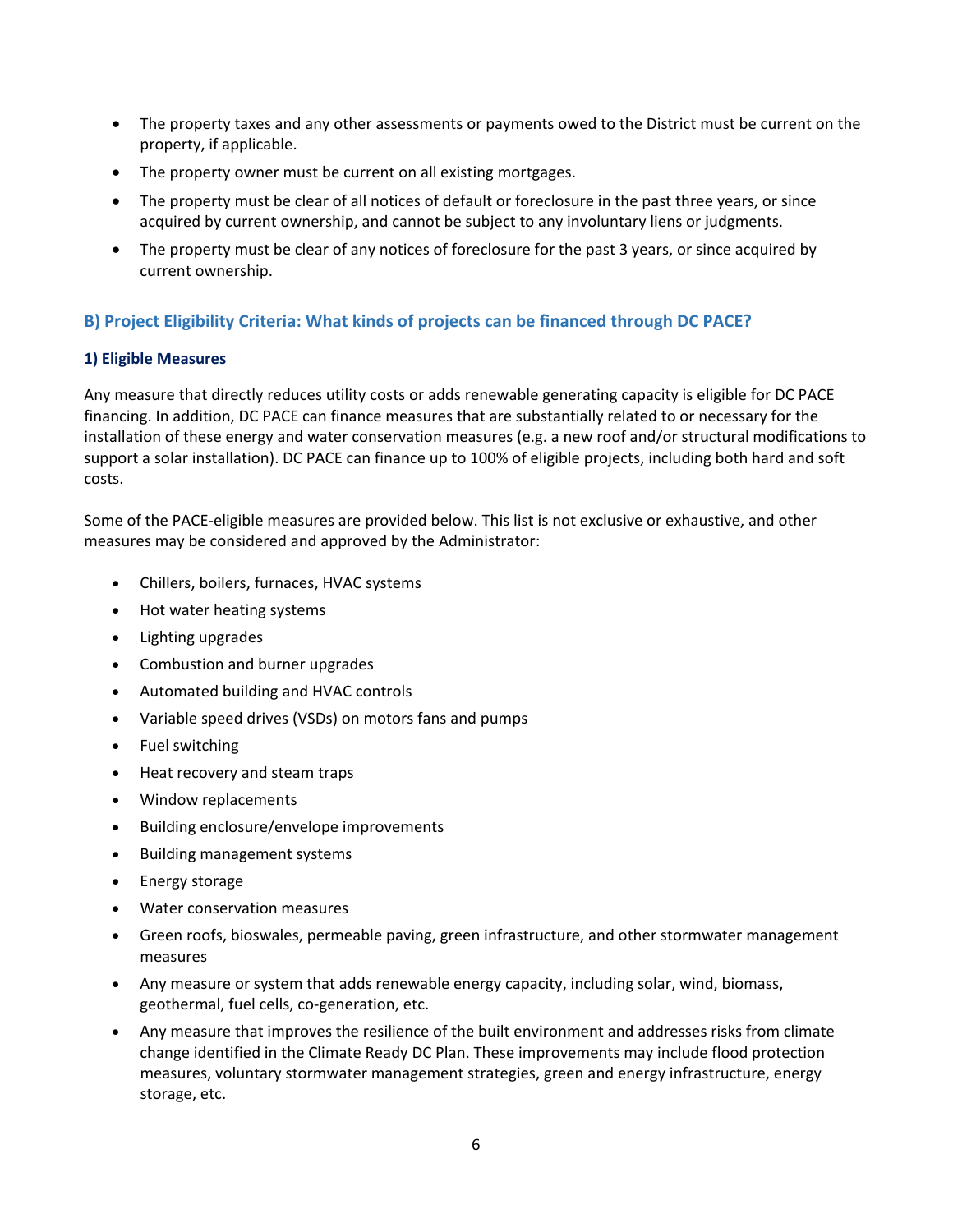- Electrical vehicle charging, including infrastructure and related electrical upgrades
- Measures that enhance climate resilience, energy reliability, and/or grid security
- High efficiency commercial / industrial appliances that are substantially attached to the property (such as commercial kitchen equipment, industrial laundry equipment), including kitchen equipment in rental facilities that would remain with the building and not with the tenant
- Permitting, LEED certification, energy audits, engineering and design, energy modeling, Green Charrettes, staff training, and other soft costs related to the energy and water measures

Measures that are not typically eligible under DC PACE include:

- Cosmetic improvements (such as painting, new carpeting, etc. where measures serve no purpose to support energy and water conservation measures or the reduction of utility bills.)
- Non-commercial / industrial appliances (such as microwaves, non-affixed lighting, and other items not substantially affixed to the property). As noted above, appliances that provide significant energy or other utility savings and are functionally attached to the property on a long-term basis as in multifamily housing, industrial kitchens, or similar projects may be eligible.
- Acquisition, building demolition, or site prep work.

#### **2) Other Project Eligibility Criteria**

- The Project must be installed on a property within the District, attached with sufficient permanence to be reasonably considered part of the property from an assessment and lending perspective.
- The Project must meet all applicable codes and licensing requirements.
- The Project must be implemented by contractors licensed and insured appropriately (please see the Section IV: Technical Application Guidance for specific requirements of contractors) and meet Measurement and Verification requirements outlined in Section IV: Technical Application Guidance.

#### **3) Savings-to-Investment Ratio Requirement**

DC PACE requires that the technical application for all PACE projects specify a calculated Savings-to-Investment Ratio (SIR). The methodology for this calculation, including an explanation of supporting documentation required, is described in Section IV: Technical Application Guidance. SIR refers to the ratio of the value of the project savings over its lifetime to the total amount of PACE financing. In most cases, a project must have an SIR greater than one (i.e., the savings exceed the costs) for program approval. However, in certain cases, a project may be approved if the SIR is less than one.<sup>[1](#page-6-0)</sup>

#### **Option 1: SIR > 1**

For most projects, the savings from the project must be reasonably expected to equal or exceed the amount of the principal of, and interest on, the PACE financing. Savings may include reduced expenses on utility bills, operations and maintenance, and other monetized benefits, as approved by a DC PACE-approved Independent Engineer. In short, the SIR must be greater than or equal to 1. The applicant may consider either: the undiscounted value of the savings and the undiscounted value of the payments (i.e., both the numerator and

<span id="page-6-0"></span><sup>1</sup> DC Law 22-395, effective as of August 22, 2018, created the opportunity for DC PACE to finance projects with SIR of less than one.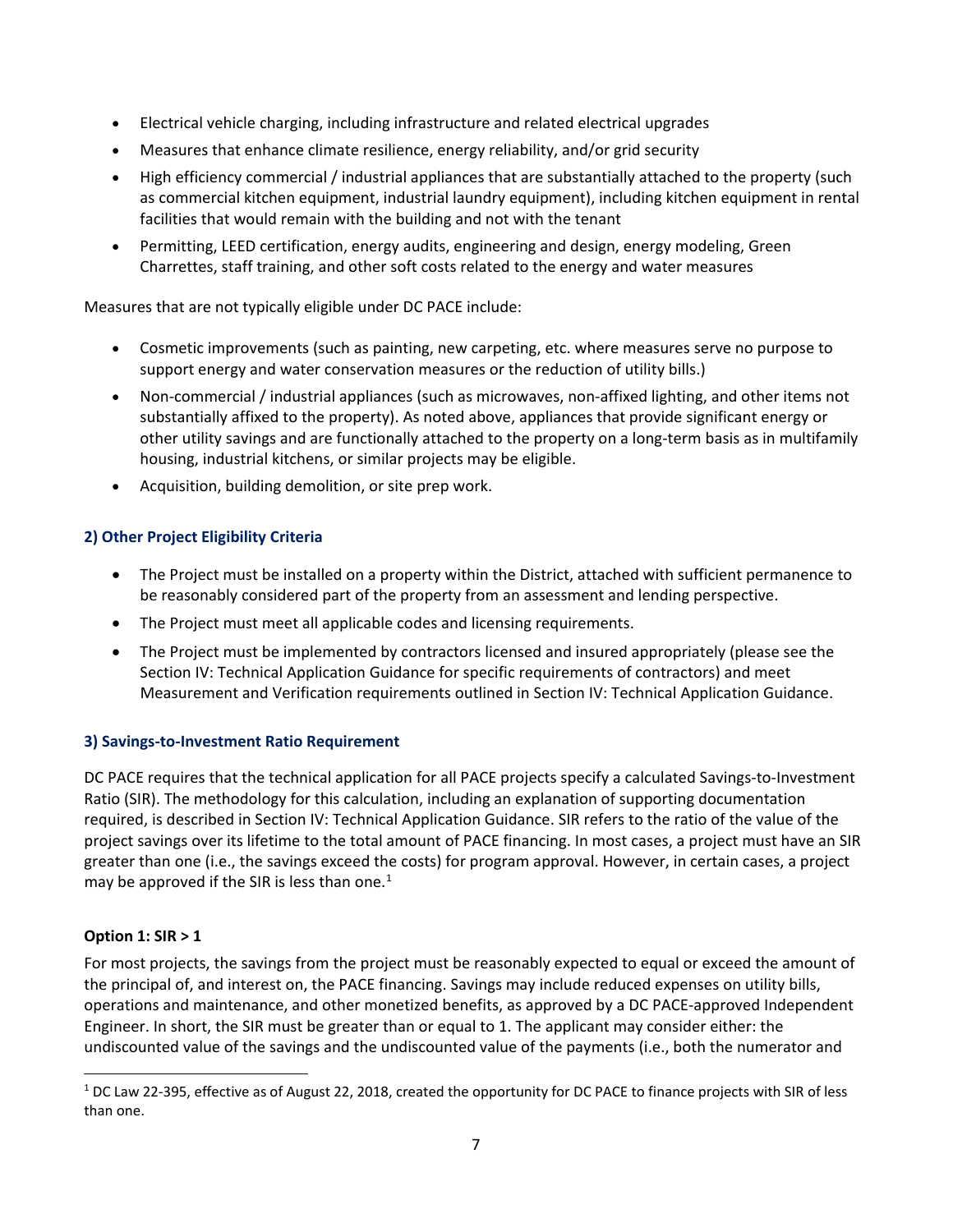denominator of the ratio are not discounted), OR, the net present value of the savings and net present value of the payments (i.e., both the numerator and denominator are discounted, and by the same discount rate). Please see Section IV: Technical Application Guidance for additional details.

#### **Option 2: SIR < 1**

In certain cases, the District may approve of projects that do not meet the SIR greater than one requirement. Specifically, these projects may be approved if:

- A. The property owner has acknowledged that the project does not have a positive SIR and has consented to move forward with an application and the project in full understanding of that fact, as demonstrated by their execution of Appendix D: SIR Waiver Form; and
- B. The project meets the public purpose of the PACE program, and in particular meets high standards of sustainability, energy efficiency, water efficiency, or water conservation. A project shall be approved to meet these standards if one or more of the following are true:
	- It meets or exceeds the requirements for LEED Gold or Platinum certification, Enterprise Green Communities standards, Passive House requirements, Living Building Challenge certification, or a comparable standard of leadership in sustainability and energy efficiency;
	- At least 50% of the PACE-financed measures (by cost) are eligible for incentives or rebates provided by the DC Sustainable Energy Utility, demonstrated by an executed Incentive Agreement;
	- The project is expected to exceed regulatory stormwater retention requirements, whether or not the owner expects to participate in the voluntary stormwater credit market; or
	- At least 50% of the PACE financing is being used to install renewable energy generation technology, energy storage, or other climate resilience measures. This includes, but is not limited to, solar PV, solar thermal, geothermal, co-generation, fuel cells, micro-grids, energy storage (such as batteries), electric car charging stations, flood plain or disaster threat mitigation efforts, and other measures that would promote climate resilience. The project may also include measures that are substantially related to the installation of renewable energy systems or energy storage, such as interconnection infrastructure in front of the electric meter (but physically located on and affixed to the property) if those investments allow for improved energy and environmental performance on the building site.

In the event of DC PACE programmatic approval of project improvements where the savings to investment calculation is less than one, all other criteria for PACE eligibility will still apply, including the underwriting criteria described below. Further, PACE financing can be used only for the PACE-eligible measures described in the "Eligible Measures" subsection above.

#### **4) Underwriting Guidelines:**

Prior to approval of the project, the property owner must demonstrate that the proposed project meets the following underwriting guidelines:

• Loan-to-Value: The ratio of total debt (PACE plus existing mortgages or other debt on the property) to the value of the property, as demonstrated by a recent appraisal, market study, or the tax assessed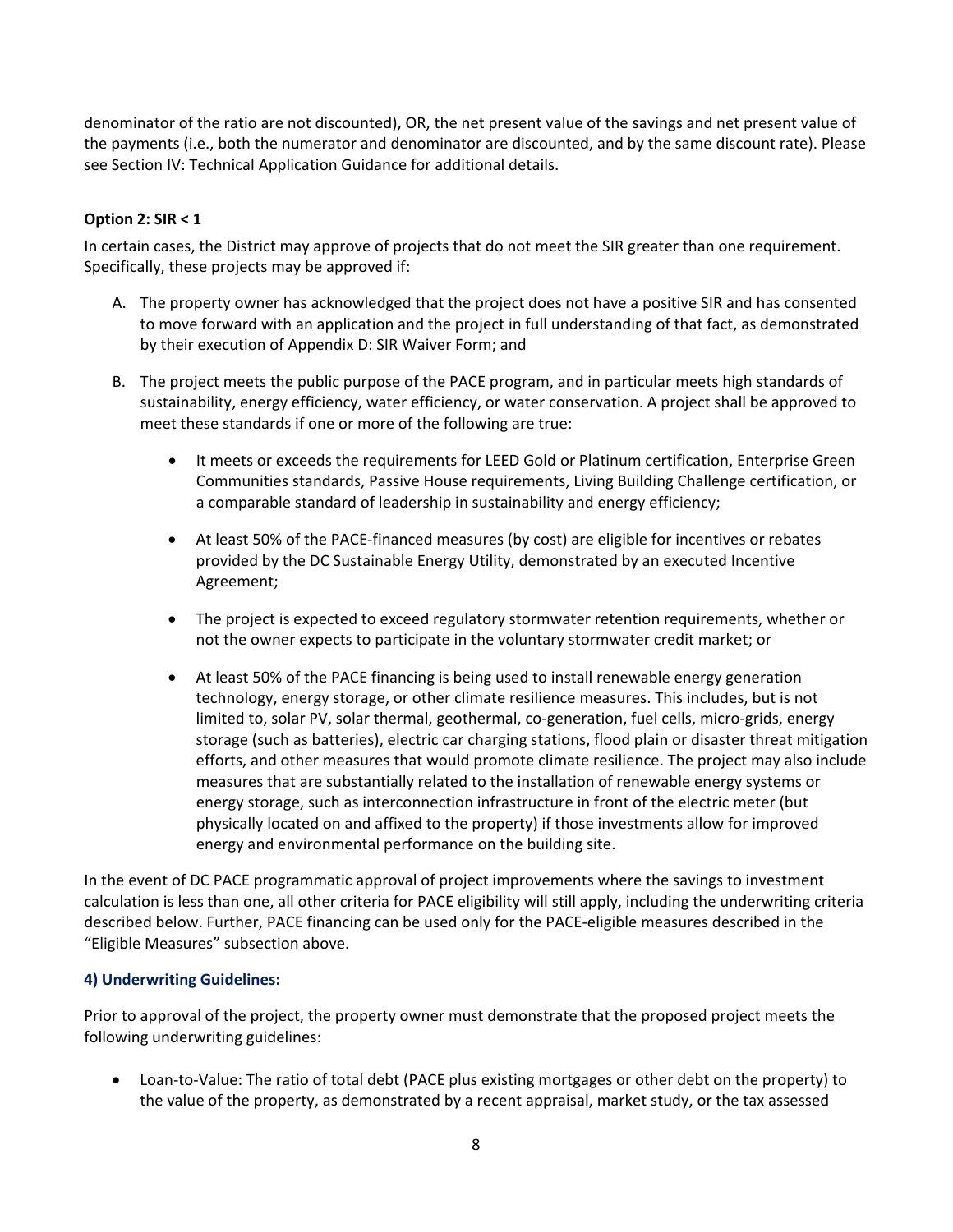value of the property, shall not exceed 80%. Exceptions to this guideline may be made with the approval of the PACE Capital Provider and the Administrator, subject to review and approval by DCGB.

- PACE-to-Value: The ratio of the PACE Assessment to the value of the property, as demonstrated by a recent appraisal, market study, or the tax assessed value of the property, shall not exceed 20%. If there is no existing debt on the property, the value of the PACE Assessment may be up to 35% of the property value. Exceptions to this guideline may be made with the approval of the PACE Capital Provider and the Administrator, subject to review and approval by DCGB.
- Debt Service Coverage Ratio: The property financials and post-rehab operation pro forma must demonstrate sufficient cash flows to pay the semi-annual PACE payments as determined by the PACE Capital Provider.
- Lender Consent: Any existing mortgage lenders must have provided consent to the property owner's participation in the program, as evidenced by their signature to the DC PACE Lender Consent Form.
- Term of Financing: The term of the financing shall not exceed the weighted average useful life of the installed equipment.

# <span id="page-8-0"></span>**III) The PACE Application Process**

### <span id="page-8-1"></span>**Step 1: Prequalify**

DC PACE is available for property owners and developers of office, multifamily, institutional, and industrial properties. To apply for DC PACE financing, the Property Owner or Capital Provider must submit the Preliminary Application (see Appendix A). In response, the Administrator will provide a Letter of Preliminary Eligibility confirming that the property meets DC PACE eligibility criteria, or a notice of why the property is not eligible.

#### <span id="page-8-2"></span>**Step 2: Assess**

Work with your selected contractor or energy services provider to conduct an assessment of your building, identify potential energy conservation measures (ECM's), and define a scope of work (please see Section IV: Technical Application Guidance for information on assessment protocols). DC PACE maintains a list of approved Registered Service Providers on the [dcgreenbank.com](https://dcgreenbank.com/product/dc-pace/) website.

#### <span id="page-8-3"></span>**Step 3: Apply**

Property Owners have two options to complete Step 3 (the PACE application).

- 1. Option One: Property Owner may work directly with one of DC PACE's registered Capital Providers to submit an application as outlined in the Application Checklist (Appendix C).
- 2. Option Two: Property Owner may submit a DC PACE Full Application to the Administrator (Appendix B), who will work with the Property Owner to source a Capital Provider that meets their preferences.

**Option One**: A registered PACE Capital Provider has been identified:

1. The Property Owner will work directly with the selected Capital Provider to submit a complete application as outlined in the Application Checklist (Appendix C).

**Option Two**: A PACE Capital Provider has not been identified, and the Property Owner would like to see a range of indicative terms: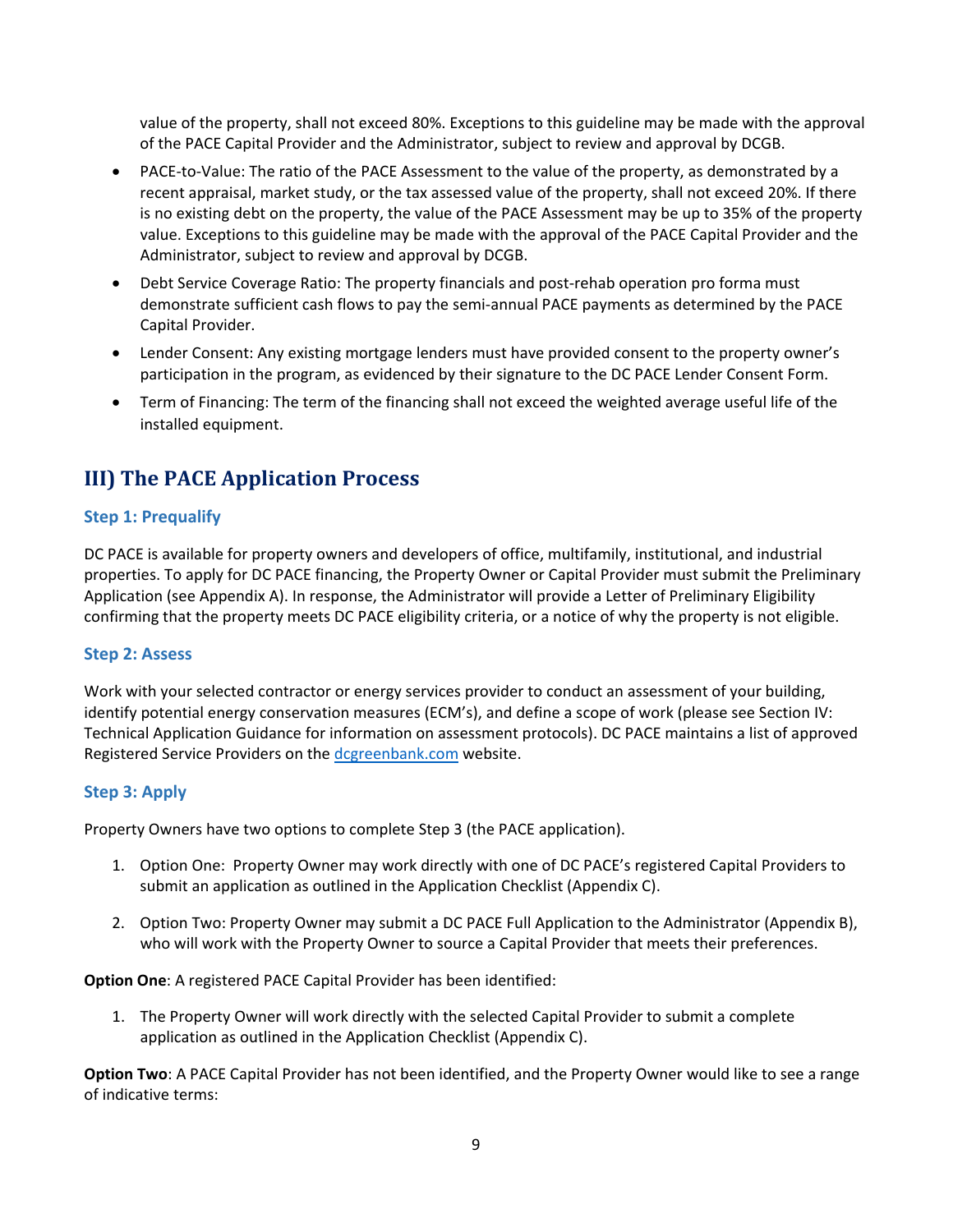- 1. Complete the DC PACE Full Application (Appendix B).
- 2. The Administrator will circulate a term sheet solicitation to registered Capital Providers, and all interested Capital Providers will have the opportunity to respond with indicative terms.
- 3. The Administrator will present the Property Owner with indicative terms for review.
- 4. The Property Owner will select their preferred Capital Provider, who will then undertake further underwriting and due diligence in order to present a term sheet for acceptance.
- 5. The Administrator will work with the Property Owner to facilitate the development of a complete application as outline in the Application Checklist (Appendix C).

#### <span id="page-9-0"></span>**Step 4: Administrator's Approval**

Upon receipt of a complete Application, the Administrator will review all documentation and confirm that the Application meets all applicable criteria, including the Project Eligibility Criteria and Underwriting Guidelines (see Section II: Eligibility Criteria). Upon completion of this review, the Administrator will indicate that the project meets all applicable criteria by submitting an Approval Report to DCGB, which approval shall not be unreasonably withheld, thereby making it an Administrator Approved Project.

#### <span id="page-9-1"></span>**Step 5: Closing**

- 1. The Capital Provider, Property Owner, or their contractor submits the required closing documentation, such as contractor certifications, and any contracts, if needed (see Section IV: Technical Application Guidance for further detail).
- 2. The District receives the Approval Report and reviews the PACE closing documentation. After review, the District indicates their acknowledgement of the Administrator Approved Project by entering into the PACE closing documentation.
- 3. The Property Owner executes the PACE Funding Agreement, PACE Agreement, and Memorandum of PACE Agreement and Special Assessment.
- 4. The Administrator records the Memorandum of PACE Agreement and Special Assessment in the land records of the District, thereby making it a Closed Project.

#### <span id="page-9-2"></span>**Step 6: Funding**

- 1. Upon closing, the Capital Provider will make the funds available as agreed in the PACE Funding Agreement.
- 2. The Property Owner or their Contractor may begin construction and draw on the funds per the disbursement schedule agreed to in the closing documents. At the request of the Administrator, the Contractor(s) shall provide any reports (such as disbursement requests and commissioning reports) sent to the Property Owner or Capital Provider to the Administrator.
- 3. The Property Owner will make semi-annual PACE special assessment payments. The Office of Tax and Revenue (OTR) will send the Property Owner the semi-annual PACE Assessment bill according to the normal property tax schedule. In most circumstances, the first PACE assessment payment will be due at the end of the next full half tax-year following the PACE closing. If the Property Owner does not receive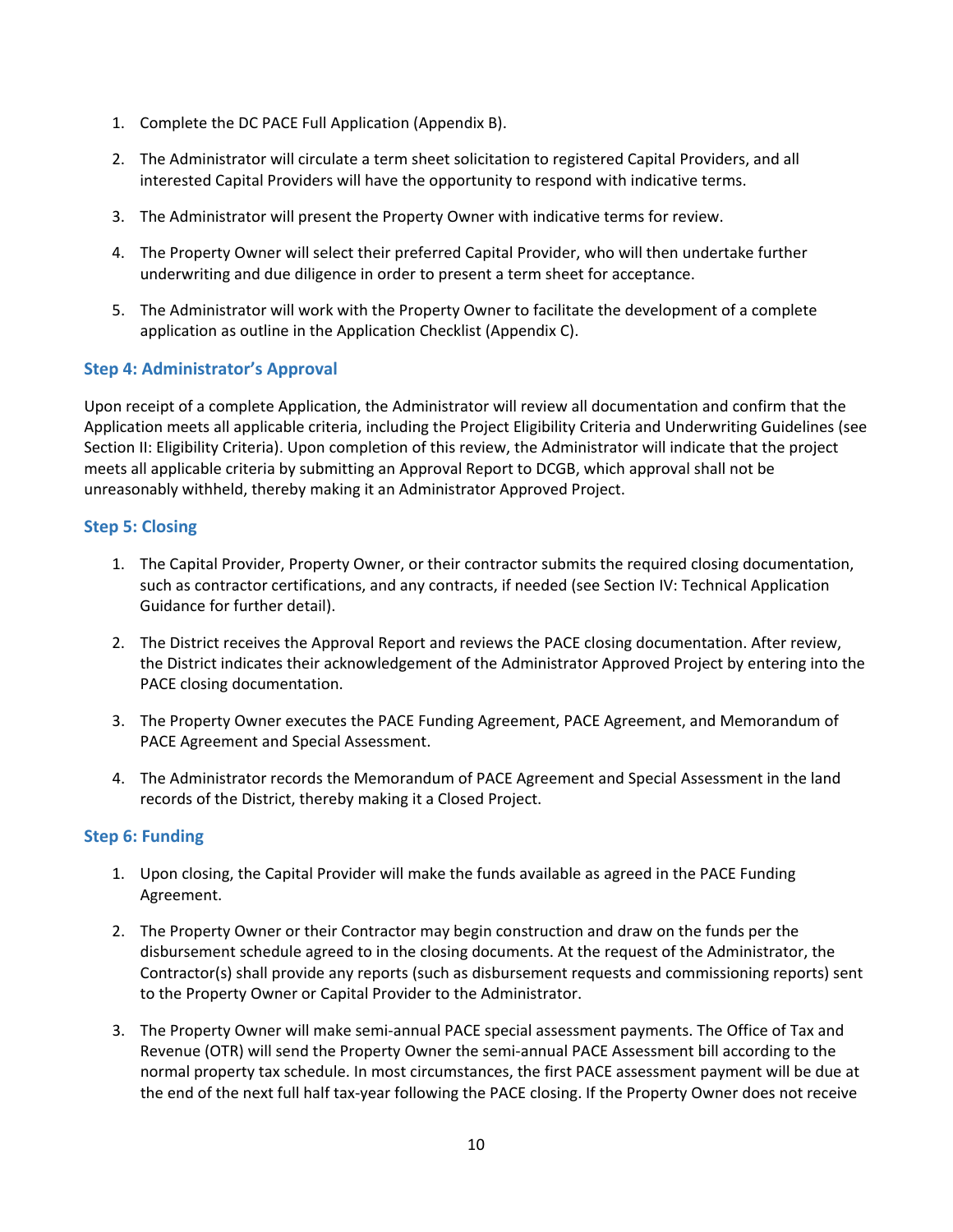a PACE Assessment from the Office of Tax and Revenue, please contact the Administrator. For more information on the District's tax billing cycle, please visit http://otr.cfo.dc.gov/page/real-property-taxbills-due-dates-and-delayed-bills.

4. The Property Owner participates in Measurement and Verification or benchmarking as established in section IV: Technical Application Guidance.

# <span id="page-10-0"></span>**IV) Technical Application Guidance**

The Administrator is responsible for ensuring that all Applications meet the DC PACE program requirements. The following summary lists the Application components and technical review process and is designed to provide guidance to contractors who are preparing the technical component of the Application.

For more information about project eligibility criteria and what measures can be financed through PACE, please see Section II: Eligibility Criteria.

#### <span id="page-10-1"></span>**A) DC PACE Technical Application & Validation Process**

Once the Administrator has screened a project for initial eligibility, the contractor and the Property Owner will gather the elements of the project, including work scope, costs, savings, energy modeling (if needed), and the various supporting documentation described below.

A complete technical application includes five main components:

- 1) **DC PACE Energy Audit Worksheet.** This worksheet (template available at [dcgreenbank.com\)](https://dcgreenbank.com/product/dc-pace/) summarizes the key project information including energy usage baseline and the costs, savings, and expected useful life associated with the selected measures. The information in this worksheet should be consistent with other documentation. The costs should match the costs presented in the construction contract(s), invoice(s), and the amount of financing requested, and the savings estimates should align with the estimates from the energy audit or model (as discussed in the Energy Audit / Energy Model section below). Explanations must be provided for any discrepancies. This worksheet is used by the DC PACE program to review the project's Savings-to-Investment Ratio.
- 2) **Energy Audit / Energy Model.** Provide the energy audit report or energy model report underlying the savings estimates presented in the DC PACE Energy Audit Worksheet. If the scope of work is known, applicants do not need to conduct a full energy audit of the property. Instead, an energy model demonstrating the savings from the specific measures identified is sufficient. In either case, the report should include information on inputs, assumptions, modeling software or approaches, etc. Alternatively, for boiler or other HVAC-only replacement projects, provide the Boiler Light Worksheet and short narrative project description, and for solar only (or solar and roof-only projects), provide the Solar Feasibility Worksheet and a short narrative project description. A full audit or modelling report is not typically needed for HVAC and solar projects.
- 3) **Supporting Documentation**. Provide supporting documentation sufficient for the Independent Engineer to understand and examine the assumptions behind the savings estimates. Supporting documentation should include, but not limited to, specifications for the selected equipment, feasibility studies, engineering, drawings and plans (if applicable), building permits received to date (if none, permits may be required as a condition of closing or of specific draws), as well as information regarding implementation (such as proposals or construction contracts). For solar projects, provide information regarding the feasibility of the proposed solar project, such as a Helioscope or other layout and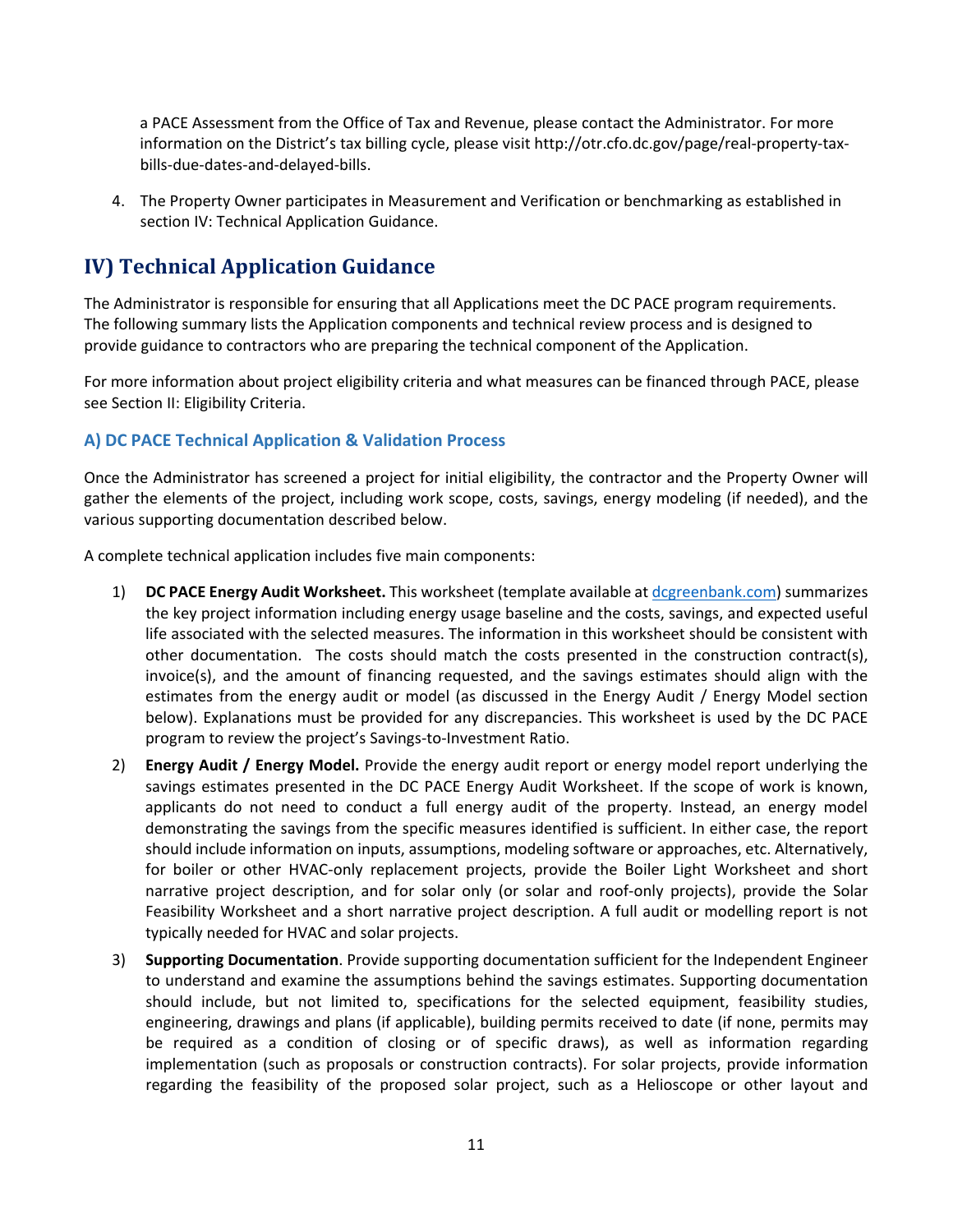production estimate tool inputs and outputs and documentation of design approval by a licensed structural engineer.

- 4) **Utility Bills**. Include utility bills for at least 12 consecutive months (24 months is preferred), if available.
- 5) **Measurement and & Verification Plan (M&V)**. If the property does not already provide annual reporting through the District's Energy Benchmarking Program, the Property Owner or their contractor will comply with one of the following:
	- a. Benchmark their property using Energy Star Portfolio Manager, a free online tool, and share readonly access to their Portfolio Manager account with the DC PACE Administrator and DCGB. Property Owners may also use third-party software for benchmarking if it reports to Portfolio Manager. The DC SEU also maintains a list of benchmarking service providers active in the DC area, OR;
	- b. Conduct two years of M&V in accordance with International Performance Measurement and Verification Protocol (IPMVP). The M&V plan should be submitted as part of the technical application for approval to the Independent Engineer, who will confirm that it conforms with IPMVP standards. Annual reports for the two years of M&V should be provided to the DC PACE Administrator and DCGB.

For properties mandated to provide annual reporting under the District's benchmarking law, DC PACE requires no additional M&V, but the Property Owner will share read-only access to their account with the Administrator. In all cases, the Property Owner may choose a more rigorous M&V approach than is required (for example, they may choose to commission two years of M&V in addition to benchmarking). The PACE Capital Provider may impose additional requirements for M&V.

Completion of the technical underwriting portion of the Application istypically the responsibility of the contractor, engineer, energy auditor, or owner's agent.

#### <span id="page-11-0"></span>**B) Audit Level Selection**

For complex multi-measure projects, the Administrator typically requires an ASHRAE Level II (or, in certain specific cases, an ASHRAE Level III) audit or energy model completed to equivalent standards. For simple single-measure projects a lower level audit may be appropriate.

- **ASHRAE Level I – A walk-through audit.** An analysis made to assess building energy efficiency to identify potential energy conservation measures (ECMs), appropriate for simple one or twomeasure projects with readily determined costs and savings, such as lighting improvements or like-for-like equipment replacement.
- **ASHRAE Level II – An energy audit performed by an independent audit contractor.** A comprehensive analysis of the facility energy systems, energy use, and a quantitative evaluation of the ECMs cost and savings potential. This level of analysis can involve advanced on-site measurements and sophisticated simulation tools to evaluate the selected energy retrofits, and is appropriate for multi-measure retrofits whose savings and costs require more complex calculation. An evaluation of operations and maintenance costs savings (or increases) must be included in the analysis.
- **ASHRAE Level III – Investment-grade audit performed by independent auditor.** A detailed analysis requiring rigorous engineering study and appropriate for major capital investments. This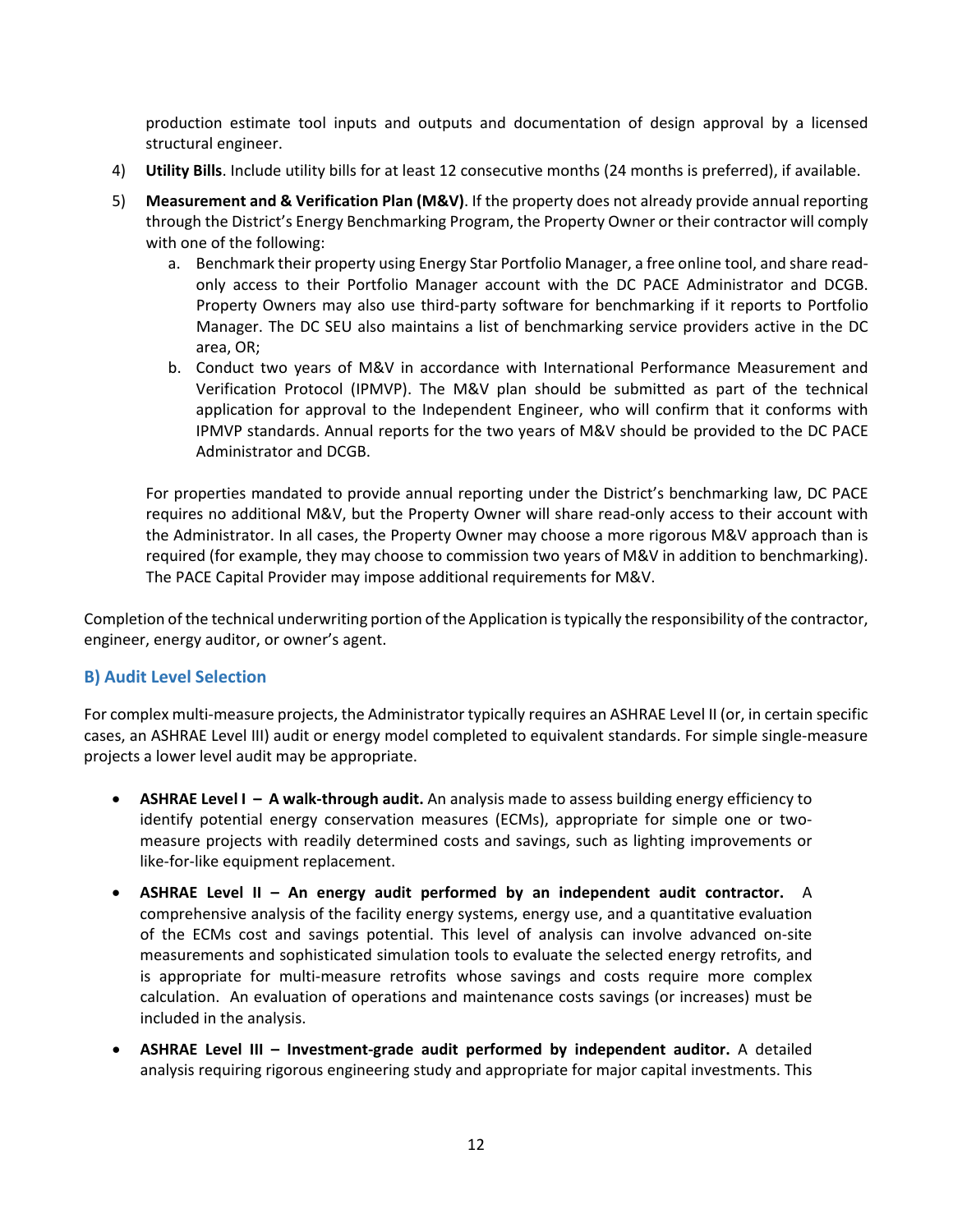<span id="page-12-0"></span>level of audit may be required for specific cases, e.g. multi-measure projects on new construction or for a building that will be substantially changing use.

#### **C) Key Elements of the Energy Audit / Model**

Regardless of the level of energy audit or energy model required, there are a few required data points that must be summarized in the energy audit worksheet and more fully explained and justified in the audit/model report and other supporting documentation:

- **Scope of Energy Conservation Measures** List of the proposed ECMs, including description of the previously installed equipment (if applicable), schedule of equipment to be installed, and cost estimates for the proposed scope of work.
- **Expected Useful Life of ECMs** Predicted lifetime of the proposed equipment and savings that they will generate – typically between 10 to 30 years for most pieces of equipment. Predicted Equipment Useful Life (EUL) should be based on ASHRAE (or other comparable industry standards) or manufacturer data, and the Administrator may request the source of the data. For further guidance on typical EULs, please see our external technical application resources.
- **Energy Baseline** –The energy savings will be calculated against a baseline, which will be documented as follows:
	- $\circ$  If baseline energy use data is available for the property, the contractor should provide:
		- Identification of the baseline period;
		- Baseline energy consumption and demand data, including recent copies of all major use account billings;
		- All independent variable data coinciding with the energy data, if applicable (e.g. changes in occupancy, weather data, ambient temperature, etc.);
		- All static factors coinciding with the energy data (e.g. occupancy, utility rates, etc.); and
		- Details of baseline data analysis performed (if applicable), e.g. analysis, weather normalization, any other adjustments (such as adjustments needed to reflect expected changes in occupancy, or to create a code-compliant baseline if the building currently does not meet applicable DC building codes).
	- $\circ$  If historical utility data is not available, the technical application should establish a baseline as described below:
		- For *existing buildings* where there is historical energy use but data are not available (for example, because of a change in ownership, or because the building is individually metered), the baseline should correspond to the modeled energy use of the building with the current equipment and appropriate assumptions about occupancy and usage based on the specific property. For multifamily buildings that are individually metered, it is preferable that historical data are acquired from a sampling of units to confirm the modelling.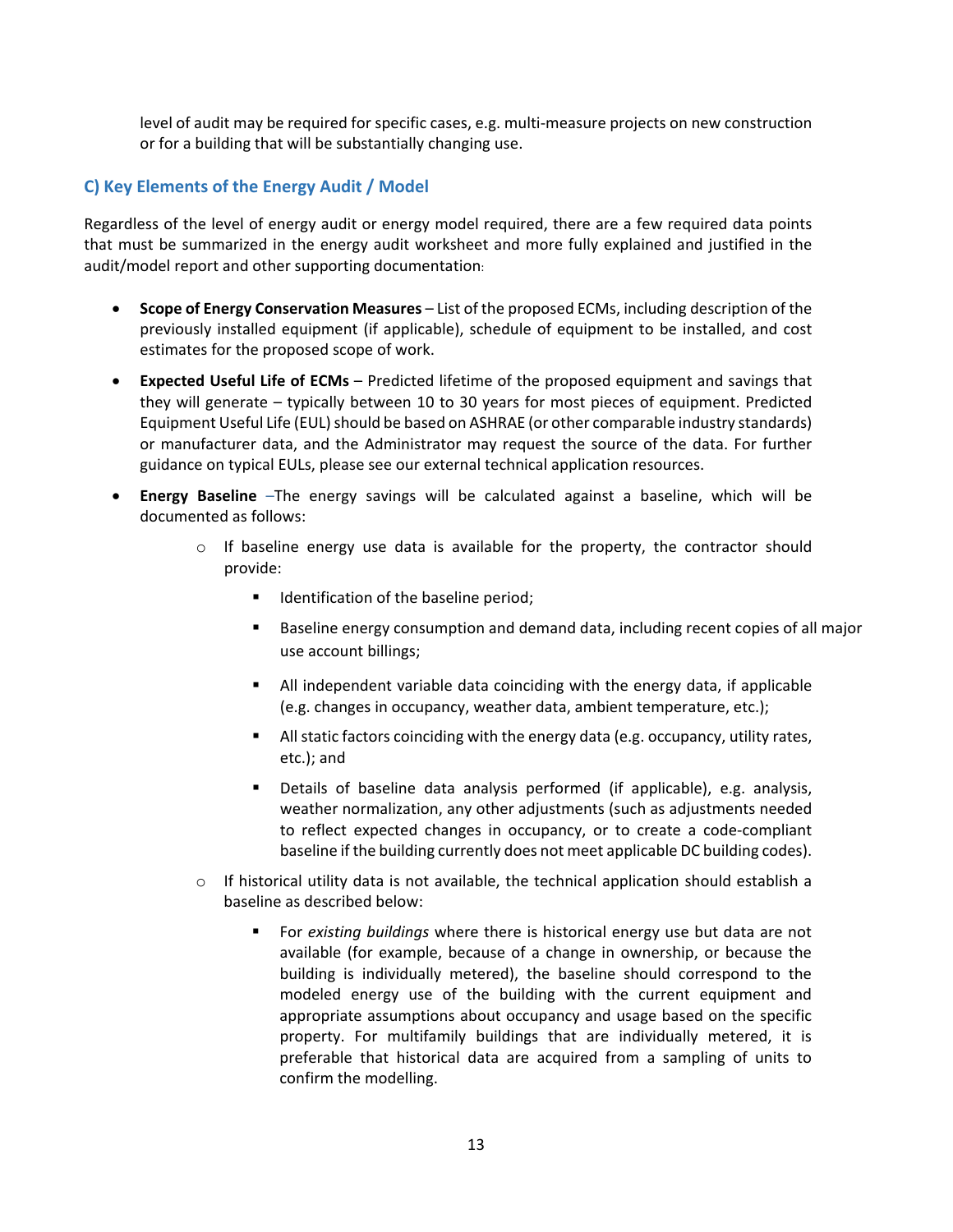- For *existing buildings* where there are no historical data available (for example, if the building has been vacant for several years), the baseline building performance should be calculated based on existing equipment, and where needed, assumptions about the efficiency of equipment that would have been installed given the date of construction or last renovation. Assumptions about occupancy may be based on previous or planned future use.
- For *new* construction projects, the technical application should include a baseline consistent with the baseline established for LEED accreditation (for example, LEED v4 requires that baseline building performance is calculated according to ANSI/ASHRAE/IESNA Standard 90.1–2010) or in accordance with current or expected DC building code.
- **Estimated Savings** The energy audit should project estimated savings to the property over the expected useful life of the equipment. DC PACE may consider savings from the following categories:
	- o **Utility Savings:** Estimate of annual savings on electricity, gas, or water bills that will result from the proposed scope of work.
	- o **Operations & Maintenance Savings:** Net avoided spending on operations and maintenance attributable to the new equipment, including costs of labor, spare parts, service contracts, etc. This may include annual savings or may only apply in some years during the life of the equipment.
	- o **Avoided Capital Costs:** DC PACE will allow a portion of the capital cost of new equipment to be considered savings, if the equipment to be replaced is nearing (or past) the end of its useful life. A property owner typically sets aside money each year in order to pay for the eventual costs of system replacement. By paying upfront to replace systems before they fail, the owner is'saving' in future years what they would otherwise need to be setting aside. The amount that can be included in the avoided capital costs category must be multiplied by the ratio of remaining useful life to total useful life of the equipment being replaced.
	- o **Avoided Fees or Penalties:** Some projects may include future requirements such as waste disposal, wastewater treatment, pollution abatement, stormwater retention, etc. If these requirements are associated with environmental or energy regulations, the avoided future costs or penalties may be counted as a savings.
	- o **New Revenues:** Revenues earned from solar plants, cogeneration, geothermal, wind, waste-to-energy, and certain other projects that generate renewable energy revenues, including ancillary services (such as PJM Reg D market revenues) may be counted as savings.
	- o **Project Financial Savings:** Where the installation of energy or water conservation measures makes a project eligible for DC PACE, and where the PACE funds can be demonstrated to displace higher cost capital resources, the resulting differential cost of capital for financing those improvements can be considered as a direct economic benefit resulting from the PACE project. These "Project Financial Savings" can be used when calculating the total stream of savings and other project benefits resulting from the PACE improvements for the purpose of sizing the PACE note and other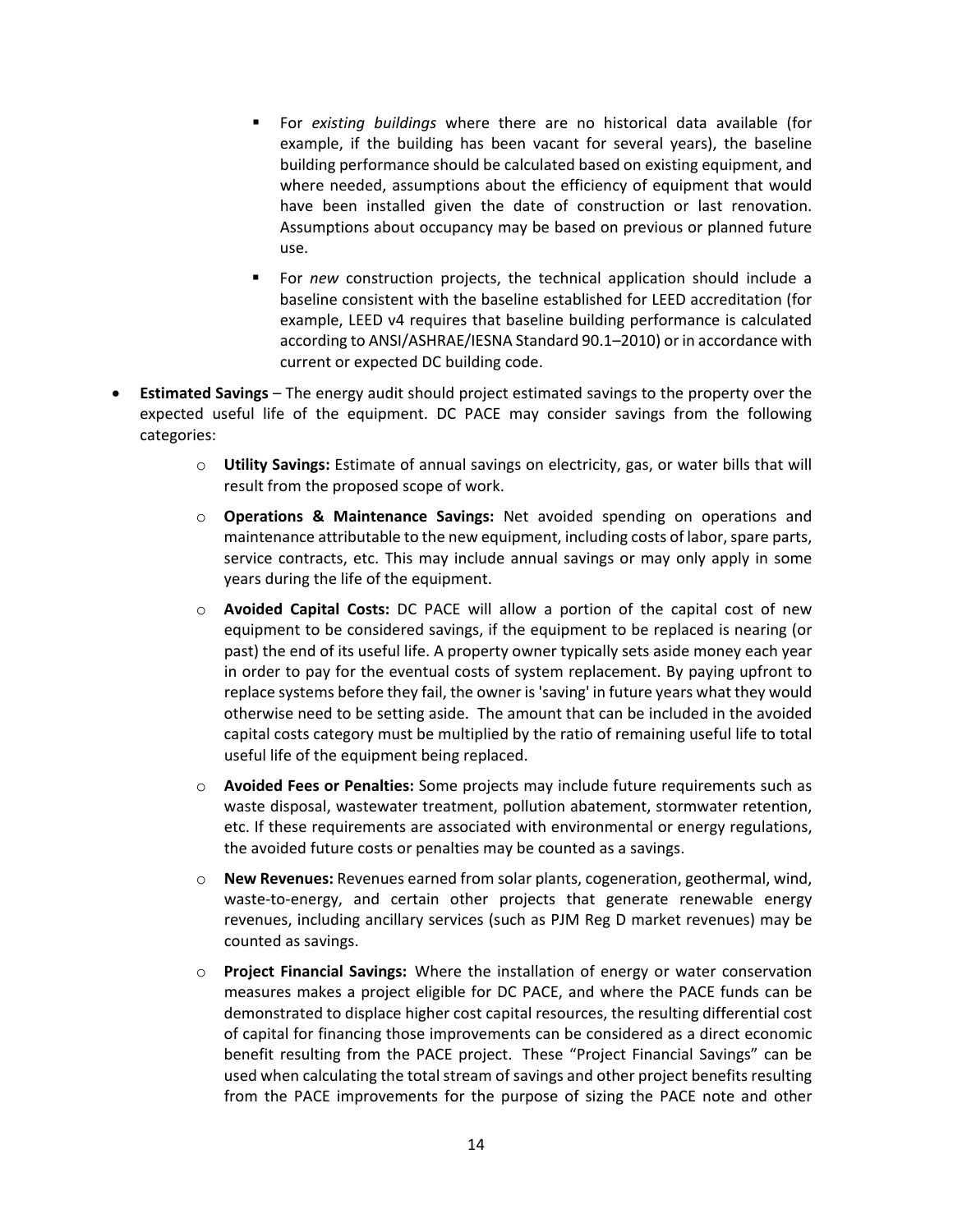underwriting and analysis of total project benefits. Financialsavings are subject to the review and approval of the Administrator, the District, and the selected Capital Provider. The project must meet all other underwriting constraints (including Loanto-Value (LTV) and Debt Service Coverage Ratio (DSCR) criteria).

- o **Other Monetized Benefits:** Tax credits (Investment Tax Credit, accelerated depreciation), Solar Renewable Energy Credits, utility incentives and rebates, or other monetized benefits that are demonstrated to be reasonably expected to accrue to the Property Owner may be counted as savings.
- **Methodology** Summary of the assumptions underlying the model, calculations, and the methodology used. DC PACE will accept both industry standard and proprietary energy audit analysis models.

#### <span id="page-14-0"></span>**D) Validation Process**

The technical application must be reviewed by an approved Independent Engineer. The Independent Engineer shall be a licensed Professional Engineer (or equivalent if approved by the Administrator) with energy and water efficiency experience and with no other involvement in the project. The Independent Engineer should have at least one of the following certifications:

- American Society of Heating, Refrigeration, and Air-Conditioning Engineers (ASHRAE)
	- o Building Energy Assessment Professional (BEAP)
	- o Building Energy Modeling Professional
- Association of Energy Engineers (AEE)
	- o Certified Energy Manager (CEM)
	- o Certified Measurement and Verification Professional (CMVP)
	- o Certified Energy Auditor (CEA)
- Building Commissioning Association
	- o Certified Commissioning Professional
- Building Performance Institute
	- o Energy Auditor
- Investor Confidence Project
	- o Credentialed Quality Assurance Provider

<span id="page-14-1"></span>Either the Administrator or the Capital Provider will make arrangements for the validation process. The technical review will result in a validation report that confirms that the engineering and energy savings analysis, Effective Useful Life (EUL) estimates, construction cost estimations, ECM, and capital improvement recommendations (if applicable) are appropriate and reasonable and meet the current requirements of DC PACE. The technical review will confirm the appropriate lifetime savings resulting from the project that may be used to determine the project's conformity with DC PACE Savings-to-Investment Ratio requirements, as well as the total eligible project costs. In considering the non-technical savings such as tax benefits or new revenue stream), the independent reviewer may rely on assumptions provided by the Property Owner or Capital Provider. The technical review will also include an assessment as to whether the methodology (including appropriateness of modeling software and other tools) and assumptions used in estimates are reasonable.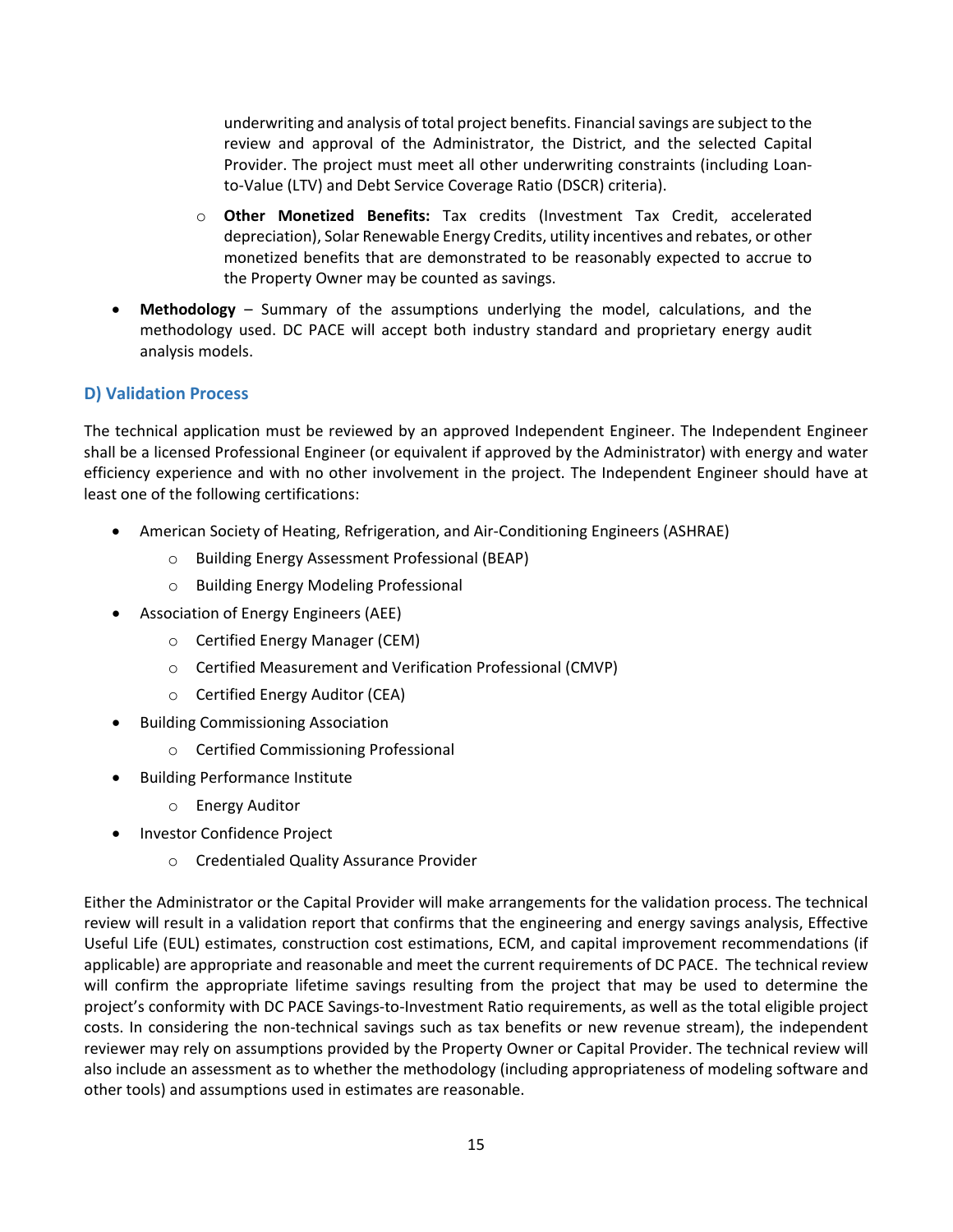### **E) Additional Closing & Post-Closing Requirements**

Once the Administrator and the District have approved a project, the following items will be required prior to the closing:

- **Signed Construction Contract(s)** If an executed construction contract was not provided as part of the documentation submitted for third-party technical review, it must be provided prior to the Administrator's approval. Contracts must cover all work necessary to complete the installation of funded improvements.
- **Contractor Qualifications –** All subcontractors must submit the following items prior to project closing. The PACE Capital Provider may have additional requirements for contractor due diligence.
	- $\circ$  Licensing and certification information (if not covered in the construction contract)
	- $\circ$  Proof of insurance, with property owner listed as additional insured (if not covered in the construction contract)
	- $\circ$  Evidence of bonding capacity, if required by the Capital Provider and Property Owner
	- $\circ$  Three references for comparable work or case studies (if the Contractor is not already a DC PACE Registered Service Provider)

After disbursement and construction completion, the following are required pursuant to the PACE Closing Documents:

- **Completion/Commissioning Documentation**: The contractor should provide a commissioning or equipment start-up report. Please also provide any permit inspection reports, final invoices, lien waivers, or other documentation demonstrating the successful completion of the project to the Program Administrator.
- **M&V**: Provide M&V reporting as established in the M&V plan.

## <span id="page-15-0"></span>**V) Program Fees**

| <b>One-Time Fees</b>   |                |                          |                                                       |
|------------------------|----------------|--------------------------|-------------------------------------------------------|
| Fee                    | Amount         | Recipient                | <b>Details</b>                                        |
| <b>Application Fee</b> | \$250          | Administrator            | All projects - with Complete Application              |
| Program                | 1.25% (minimum | Administrator            | All projects $-$ at closing                           |
| Administration         | \$2,500        |                          |                                                       |
| Capital Sourcing and   | 0.75%          | Administrator            | Waived if the Property Owner does not need assistance |
| Project                |                |                          | sourcing capital, obtaining lender consent, project   |
| Development Fee        |                |                          | development support                                   |
| <b>Recording Fee</b>   | \$36.50        | <b>Recorder of Deeds</b> | All projects $-$ At closing                           |

**Transaction Fees:** In addition to the program fees outlined above, the property owner may also be required to pay lender's origination, transaction, and legal fees, along with costs for the technical validation by an Independent Engineer.

**Capitalization of Fees:** All program fees may be capitalized into the PACE financing and paid at closing.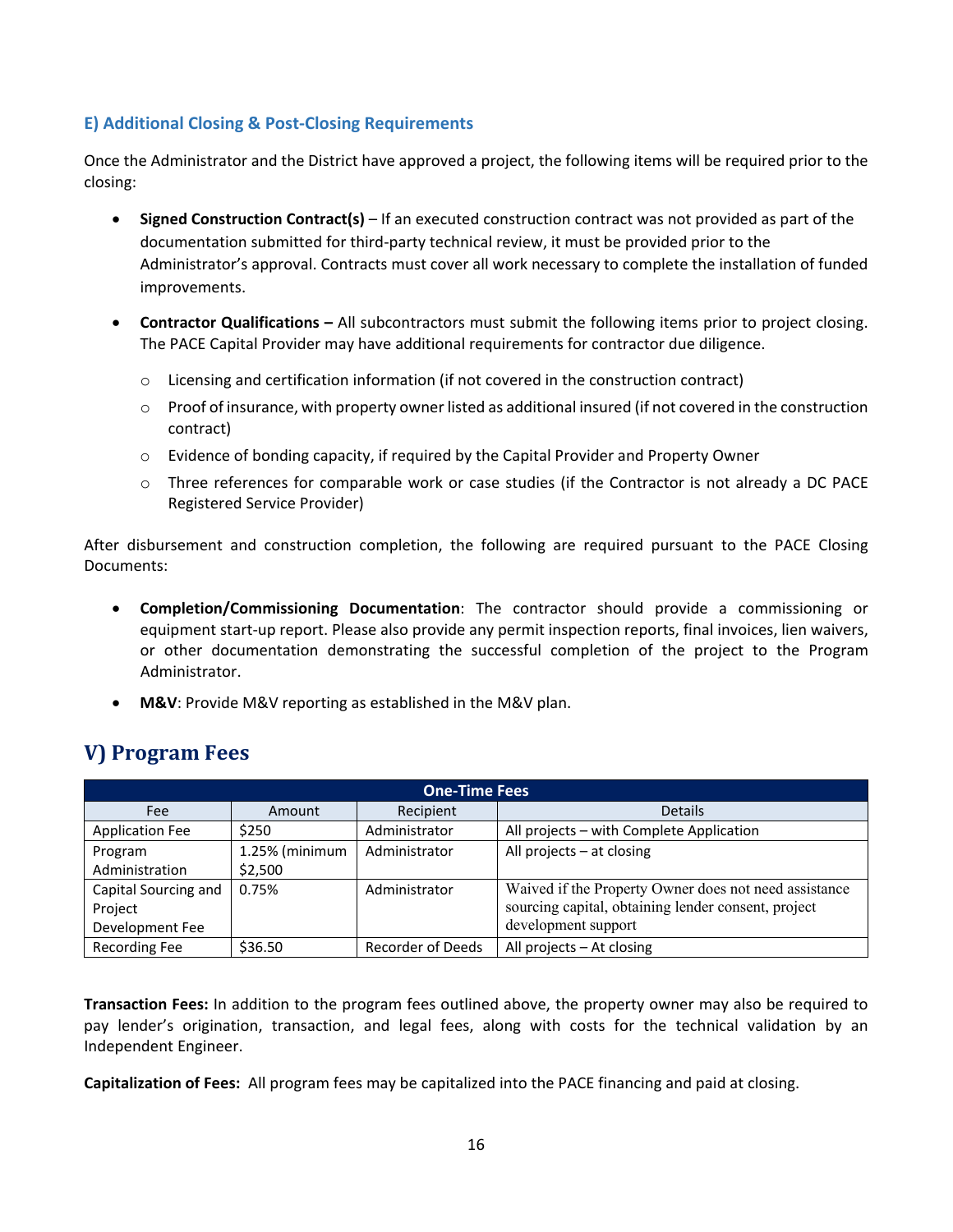| <b>Permanent Servicing Fees</b>  |                             |               |                |
|----------------------------------|-----------------------------|---------------|----------------|
| Fee                              | <b>Annual Amount</b>        | Recipient     | <b>Details</b> |
| PACE Servicing (Administrator)   | 0.15% of original principal | Administrator | All projects   |
| <b>PACE Servicing (District)</b> | 0.05% of original principal | District      | All projects   |
| Payment Processing Fee           | $$250.00$ per year          | Paying Agent  | All projects   |

# <span id="page-16-0"></span>**VI) Participating in the DC PACE Program**

### <span id="page-16-1"></span>**A) Contractors and Service Providers**

If you are a contractor, energy service company, engineering or consulting firm, or expert in mechanical systems, solar installation, architecture or design, DC PACE can help you meet your client's needs.

Contractors can register with DC PACE to help manage energy retrofit projects according to PACE underwriting standards, and support DC PACE financing applications. Registered contractors are listed on our website, where we direct property owners and developers looking for contractors. In addition, registered contractors may request co-branded DC PACE marketing materials to share with clients, listing them as a registered contractor of DC PACE.

To become a DC PACE Registered Contractor, applicants must:

- Be in good standing with regard to licensing applicable to the trades proposed; qualified to do business in DC; hold any other necessary permits, certificates, registrations, and approvals.
- Fill out the DC PACE Contractor [Registration](https://dcgreenbank.com/pace/resources/) form and submit supporting documentation, including three references or case studies.
- Attend a contractor training within six months of registration. Regular DC PACE contractor trainings are held quarterly. Contractors may also contact the Administrator to schedule individual trainings for their company.

#### <span id="page-16-2"></span>**B) Capital Providers**

Banks and other investors can originate private financing into clean energy projects secured by a DC PACE assessment and collection on property tax bills by the District's Office of Tax and Revenue. PACE assessments offer a highly secure asset backed instrument for guaranteeing stab le yields to investors in clean energy projects. PACE assessments are used to fund projects that produce annual energy and other savings for the building owner in excess of the annual cost of the special assessment; in most cases providing excess cash flow to the investor.

Because PACE financing is attached to the building (not the building owner), and can be amortized for up to 20 years, PACE greatly improves project-level economics for the property owner, reduces risk for investors, and increases demand for financing of clean energy projects within regional markets. Primary mortgage lenders and other investors can also utilize PACE to leverage additional capital investment into properties that need energy upgrades.

DC PACE is continually expanding the roster of Registered Capital Providers. Any lender must be registered with DC PACE in order to fund projects in the District. In addition, Capital Providers are eligible to receive indicative terms from the Administrator on particular projects, and will be listed on the DC PACE website. To become a qualified Capital Provider, applicants must:

• Review the DC PACE Program Guidelines, Standard Offer, closing documentation, and other relevant information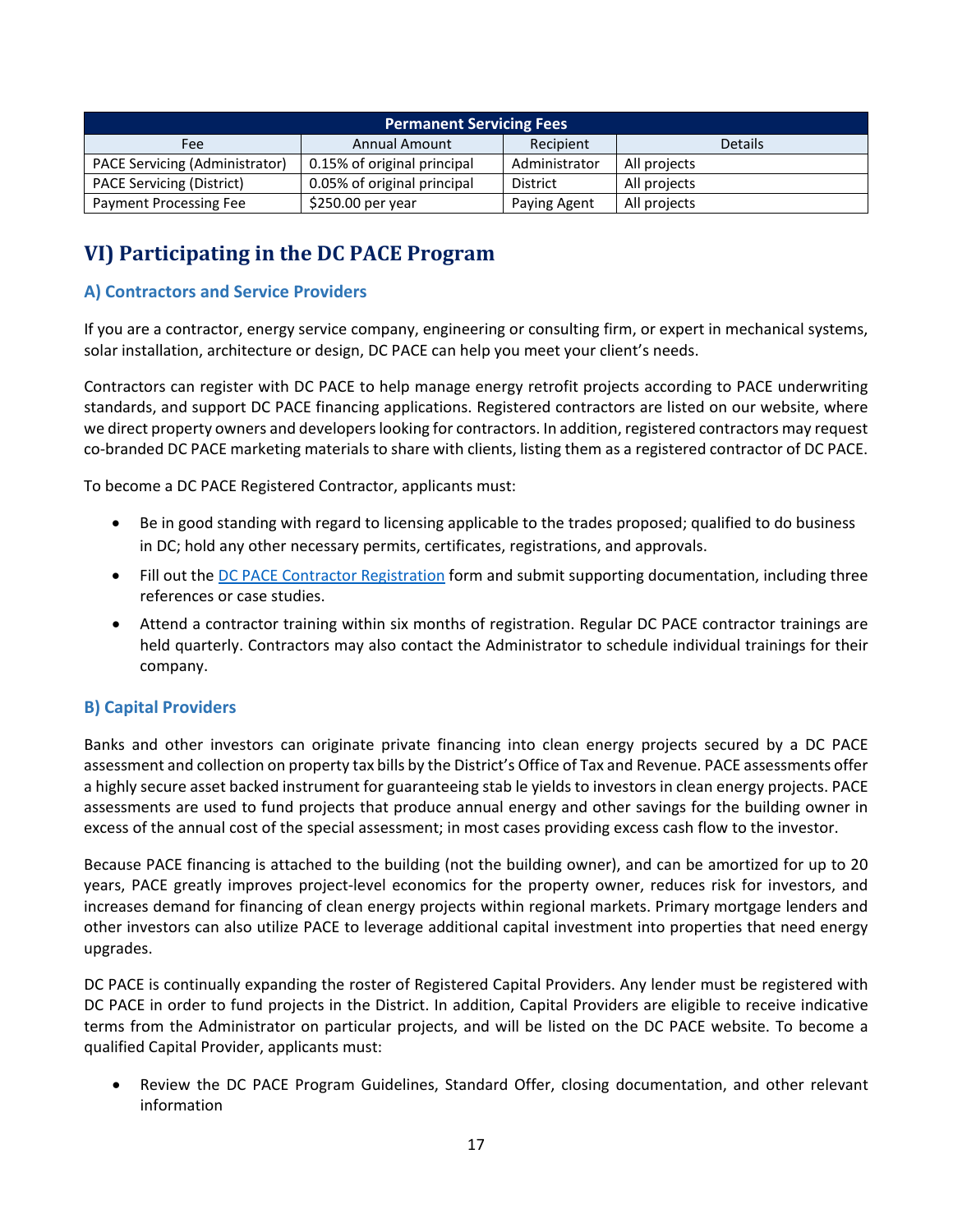• Submit a Capital Provider Registration Form, which includes confirmation that they have reviewed the items listed above and make a good faith affirmation that they are ready and able to transact within the program

Please contact the Administrator if you are interested in becoming a Registered Capital Provider.

# <span id="page-17-0"></span>**VII) Frequently Asked Questions**

#### **Q: Can I use DC PACE for new construction projects?**

A: Yes. Please see Section IV: Technical Guidance, for more information on specific application instructions for new construction and substantial rehabilitation projects.

### **Q: Is DC PACE compatible with incentives and rebates from the DC Sustainable Energy Utility (DC SEU) and other utility incentive programs?**

A: Yes, DC PACE is compatible with all utility incentive programs and applicants are encouraged to take advantage of as many rebates and subsidies as possible. The Administrator can help connect property owners to SEU resources. NOTE: The Administrator is not liable for any loss of or change to a rebate or tax credit.

In most circumstances, DC PACE is compatible with the following financing structures and programs:

- 1. Solar Incentives: property owners may retain all rights to any available Investment Tax Credits (ITCs) and Solar Renewable Energy Certificates ("SRECs") for qualifying renewable energy projects. Property owners should consult with their tax advisors and/or accountants as to the applicability of any federal tax credits to their personal tax situation.
- 2. Weatherization Assistance Program funds.
- 3. Federal, State, or Utility Rebates: All available federal, state, or utility rebates that are assignable to the property or an eligible contractor are compatible with DC PACE financing.
- 4. Power Purchase Agreements: DC PACE financing may include a Power Purchase Agreement (PPA) or similar third-party ownership financing structure for solar energy or other clean energy installation, or may provide financing for a prepayment of such a PPA. The Administrator may require the review and approval of any PPA documentation to ensure it conforms to DC PACE requirements.
- 5. Tax-Exempt PACE: DC PACE can accommodate both taxable and tax-exempt funds to finance PACEsecured building improvements.
- 6. Tax Credit and Bond Financing: PACE may be used on properties financed with Low Income Housing Tax Credits, New Markets Tax Credits, or other related forms of financing, and may be used in conjunction with other DC bonding programs such as the Industrial Revenue Bond Program.

#### **Q: Can I start construction on a project before closing on PACE financing?**

A: Yes; however, interested applicants are encouraged to seek approval from the program Administrator and close on PACE financing before starting construction. At minimum, the Property Owner should submit a Preliminary Application and receive a Letter of Preliminary Eligibility prior to beginning construction on the PACE project (or PACE-eligible project components, if PACE is to be part of a larger project). Construction may then proceed in parallel with the remainder of the PACE approval process. On a case by case basis, DC PACE may also approve new applications for projects that have already begun construction. However, property owners are advised that until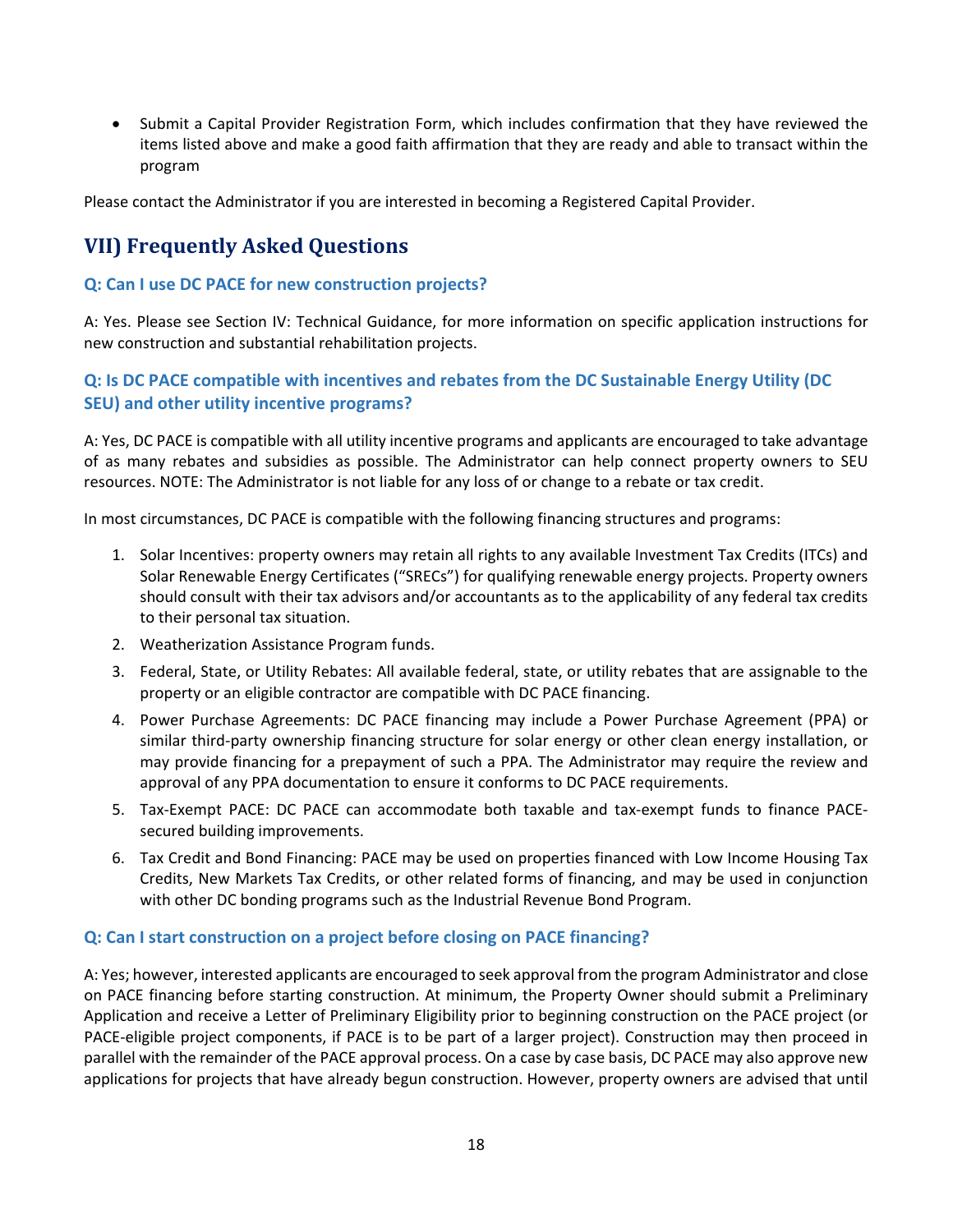an application has been submitted and approved, there is no guarantee that the project will be approved. In addition, prior to closing, there is no guarantee that a Capital Provider will provide the PACE funds.

#### **Q: Can I use DC PACE to refinance an energy project that is already complete?**

A: Yes, PACE may be used to refinance PACE-qualifying projects under certain circumstances. Guidance for determining PACE eligibility, qualifying investments, and calculating the Savings-to-Investment ratio will all be established on a project by project basis and is subject to DCGB's approval. FHA-Insured or HUD held properties are excluded from Retroactive PACE financing. Please contact the Administrator early in the project development process to discuss PACE funding for refinancing projects.

#### Q: I lease my property through a long-term ground lease. Am I eligible to apply for PACE financing?

A: Yes, the lessee of a property that is leased through a long-term ground lease, including a ground lease for a property that is owned by the District or another public entity, is eligible for PACE financing and can be treated as the property owner for PACE underwriting purposes if the following conditions are met:

- The term of the PACE financing does not exceed the remaining term of the ground lease, and
- There are no terms and conditions in the ground lease that would prevent the property owner from taking on a voluntary special assessment or otherwise participate in DC PACE.
- If applicable, the ground-lessor consents to the PACE assessment, similar to the consent required of existing mortgage-holders

#### **Q: Are buildings owned by religious organizations eligible for DC PACE?**

A: Yes, PACE financing is available to all eligible building owners in the District regardless of whether the building is owned by a religious institution. DC PACE financing is available for qualifying physical improvements to the buildings of a religious institution on the same basis as for the financing of improvements to the buildings of other organizations within the District. Religious institutions are eligible to participate in District programs, including DC PACE, that are generally available to the public.

#### **Q: Are HUD-related properties eligible for DC PACE?**

A: Yes, however, interested applicants are encouraged to seek approval from the program Administrator before starting construction. Guidance for PACE eligibility will be established on a project by project basis and is subject to HUD approval. FHA-Insured or HUD held properties are excluded from Retroactive PACE financing. Please contact the Administrator early in the project development process to discuss PACE funding for refinancing projects.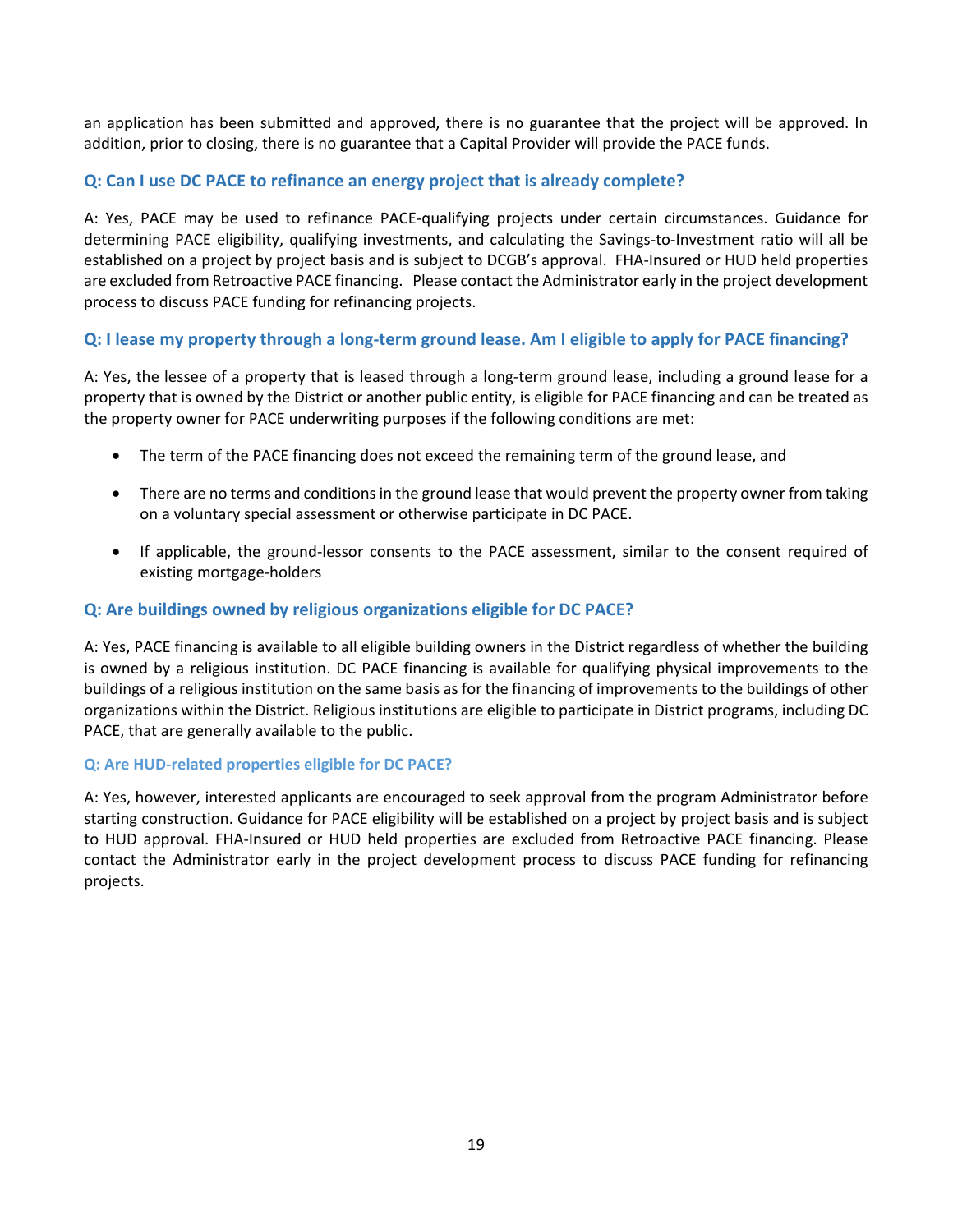# <span id="page-19-0"></span>**Appendix A: DC PACE Preliminary Application**

# **Applicant Primary Contact**

| <b>Applicant Primary Contact</b>                                               |               |                      |                              |                       |
|--------------------------------------------------------------------------------|---------------|----------------------|------------------------------|-----------------------|
| Name:                                                                          |               |                      |                              |                       |
| Email:                                                                         |               |                      |                              |                       |
| Phone:                                                                         |               |                      |                              |                       |
| I am a: □Building Owner □Property Manager □Contractor/Service Provider □Other: |               |                      |                              |                       |
| <b>Property Ownership</b>                                                      |               |                      |                              |                       |
| Property Owner Legal Name(s) (as they appear on property title):               |               |                      |                              |                       |
| Ownership Type:                                                                |               |                      |                              |                       |
| □Corporation                                                                   |               | $\Box$ Trust         |                              | □Common Property (Not |
| □Limited Liability                                                             |               | □510(c)(3)           |                              | in Trust)             |
| Company                                                                        |               | $\Box$ Individual(s) |                              | □Other:               |
| $\Box$ Partnership                                                             |               | $\Box$ Joint Tenants |                              |                       |
| Street:<br>City: Washington<br>State: DC                                       |               |                      |                              |                       |
| Zip:<br>DC Property ID: Square:                                                |               | Suffix:              | Lot:                         |                       |
|                                                                                |               |                      |                              |                       |
| <b>Property Profile</b>                                                        |               |                      |                              |                       |
| Type:                                                                          |               |                      |                              |                       |
| $\Box$ Office                                                                  | $\Box$ Retail |                      | $\square$ Education          |                       |
| $\Box$ Multifamily                                                             | $\Box$ Hotel  |                      | □House of Worship<br>□Other: |                       |
| General condition:                                                             |               |                      |                              |                       |
| <b>Building square feet:</b>                                                   |               |                      |                              |                       |
| Number of units:                                                               |               |                      |                              |                       |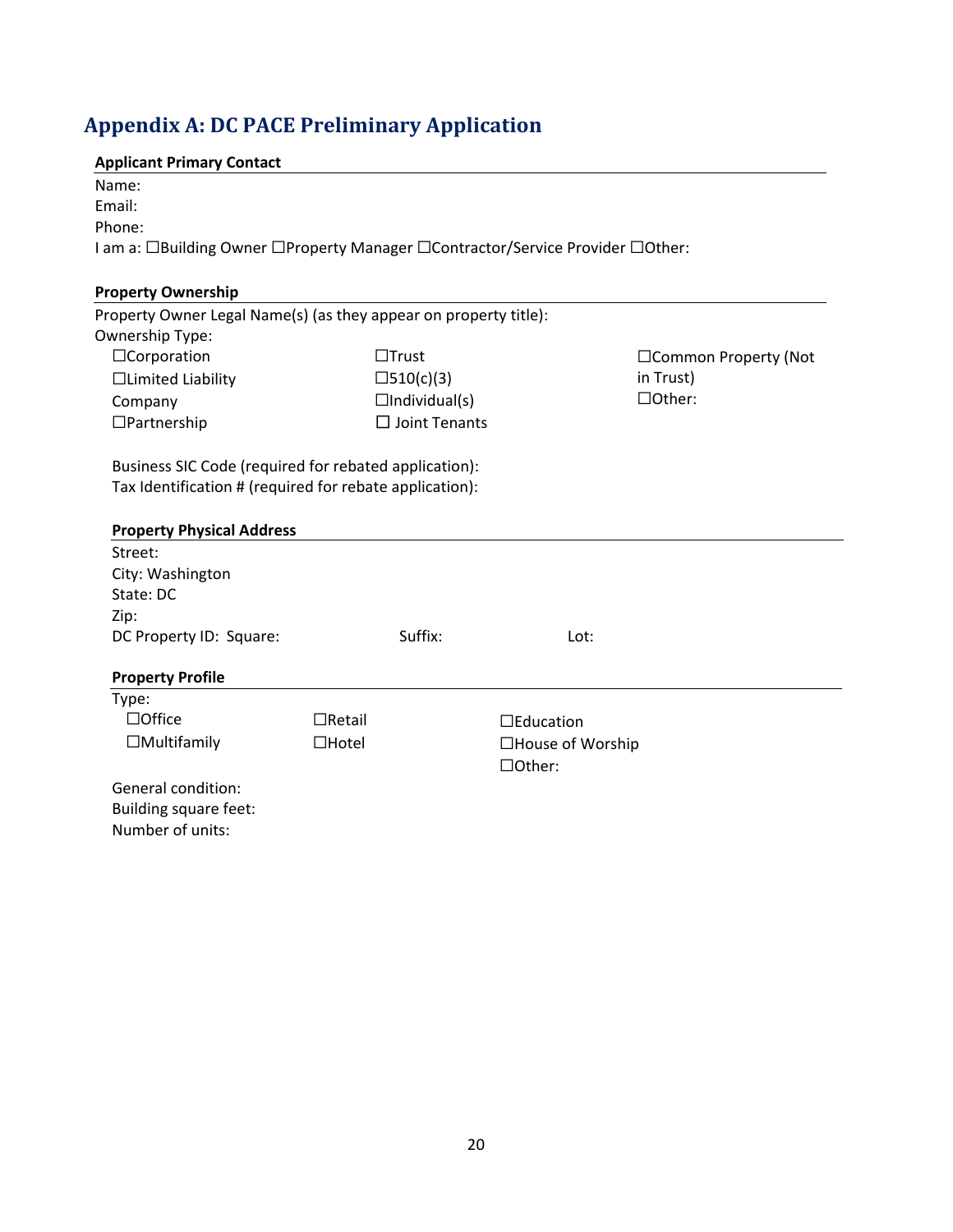#### **Financial Information**

Do you have a Primary mortgage / lien?

- Mortgage Lender Name:
- Mortgage Closing Date:
- Principal Outstanding:
- Monthly Payment:
- Interest rate (%): (fixed or variable):
- Term of Mortgage (years):

- Amortization Schedule (years):
- Balloon date and size (if applicable):

Do you have any other *debt on the property? (If so, please provide details):*

#### What is the estimated property value?

□ Appraisal or ☐Assessment Value: Year:

Tenancy: □Owner occupied / □Leased: Single-Tenant /□Leased: Multi-tenant

- Number of Tenants:
- Vacancy Rate:

Property Net Operating Income (Op Revenue - OpEx):

Is the property current on all property taxes and mortgage?

Are there any outstanding tax of financial liens or notices of defaults?

#### **Project Information**

Total project cost:

Planned renovation date:

|             | Annual<br>Spend | Anticipated<br><b>Annual Savings</b> | Anticipated<br><b>Annual Energy</b><br><b>Savings</b> | <b>Utility Account</b><br># (Optional) | Master / Sub<br>Metered |
|-------------|-----------------|--------------------------------------|-------------------------------------------------------|----------------------------------------|-------------------------|
| Electricity |                 |                                      | Kwh                                                   |                                        |                         |
| Natural Gas |                 |                                      | <b>Therms</b>                                         |                                        |                         |
| Water       |                 |                                      | Gallons                                               |                                        |                         |

Who pays the utility bill(s)?

Have you completed an energy audit? If yes, what level of audit?

Project description: *Please describe the types of improvements planned for this project. If available please include a table of measures with costs and savings estimates.*

#### **APPLICANT SIGNATURE:**

Title:

Date: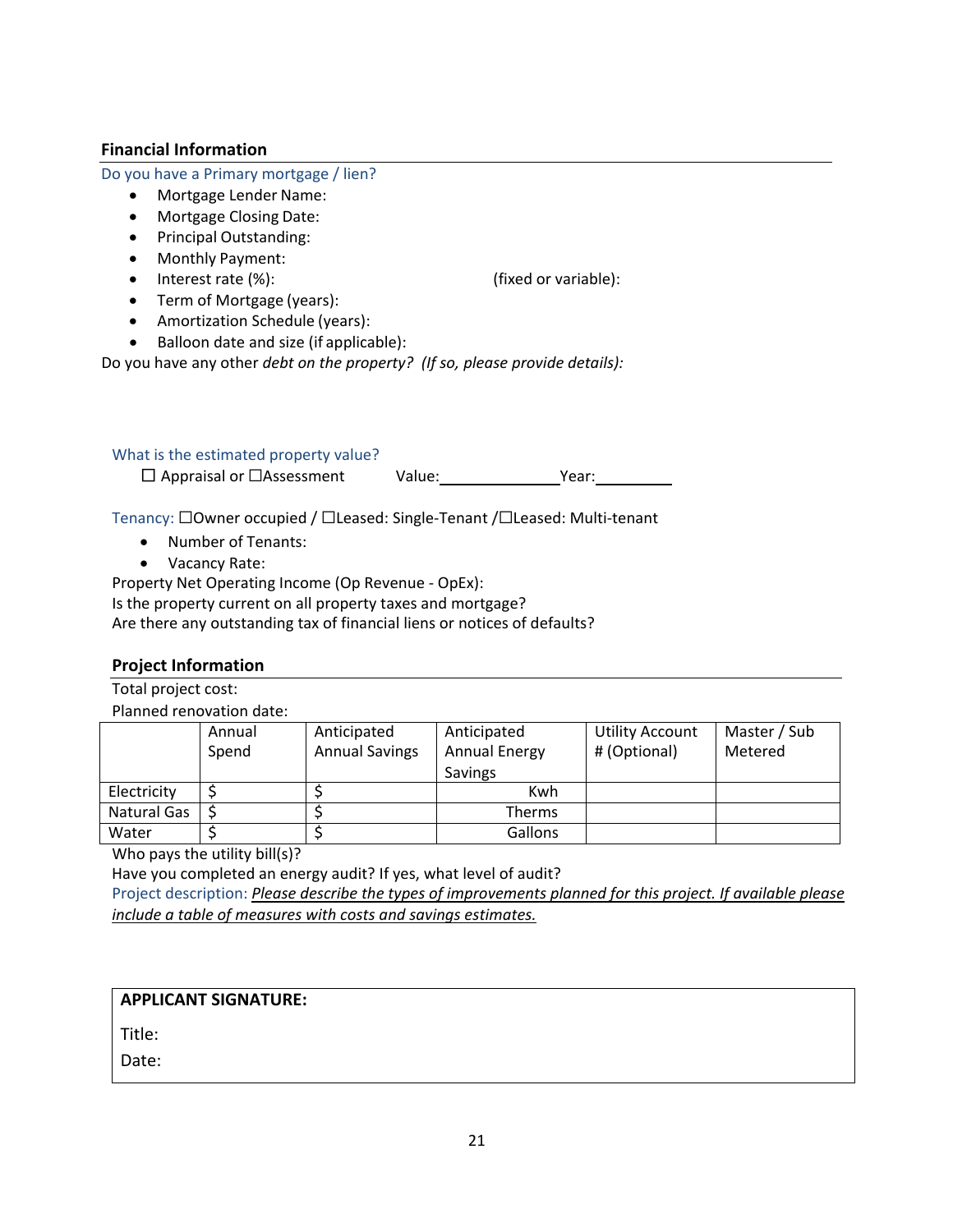# <span id="page-21-0"></span>**Appendix B: DC PACE Full Application**

# **DC PACE Full Application**

| <b>Property Owner Information</b>                            |                       |
|--------------------------------------------------------------|-----------------------|
| Property Address:                                            |                       |
| Property Owner Legal Name:                                   |                       |
| Property Ownership Type (Individual, LLC, 501(c)(3), etc.):  |                       |
| <b>Contact Name:</b>                                         | Title:                |
| <b>Contact Email:</b>                                        | <b>Contact Phone:</b> |
| Property Owner Address (if different from Property Address): |                       |
| <b>Property Information</b>                                  |                       |
| Property Type / Use:                                         |                       |

Year of Construction: Condition of Property: Number of Units: Tenancy (Leased, Owner-Occupied, Mixed): Building Square Feet:

#### **Property Financials**

Property Value:

Has there been a tax delinquency on the property in the past five years, or since acquired by current ownership? If yes, please explain.

Has the property owner declared bankruptcy in the past five years? If yes, please explain.

Please attach as many of the following documents as possible. Additional documents or information may be requested after initial review.

- Most recent property appraisal or value statement
- Three years of audited financials
- Year-to-date / interim financials
- Operating pro forma, including projected cap ex reserves
- Rent roll, if applicable, or other information supporting property income

#### **Existing Debt**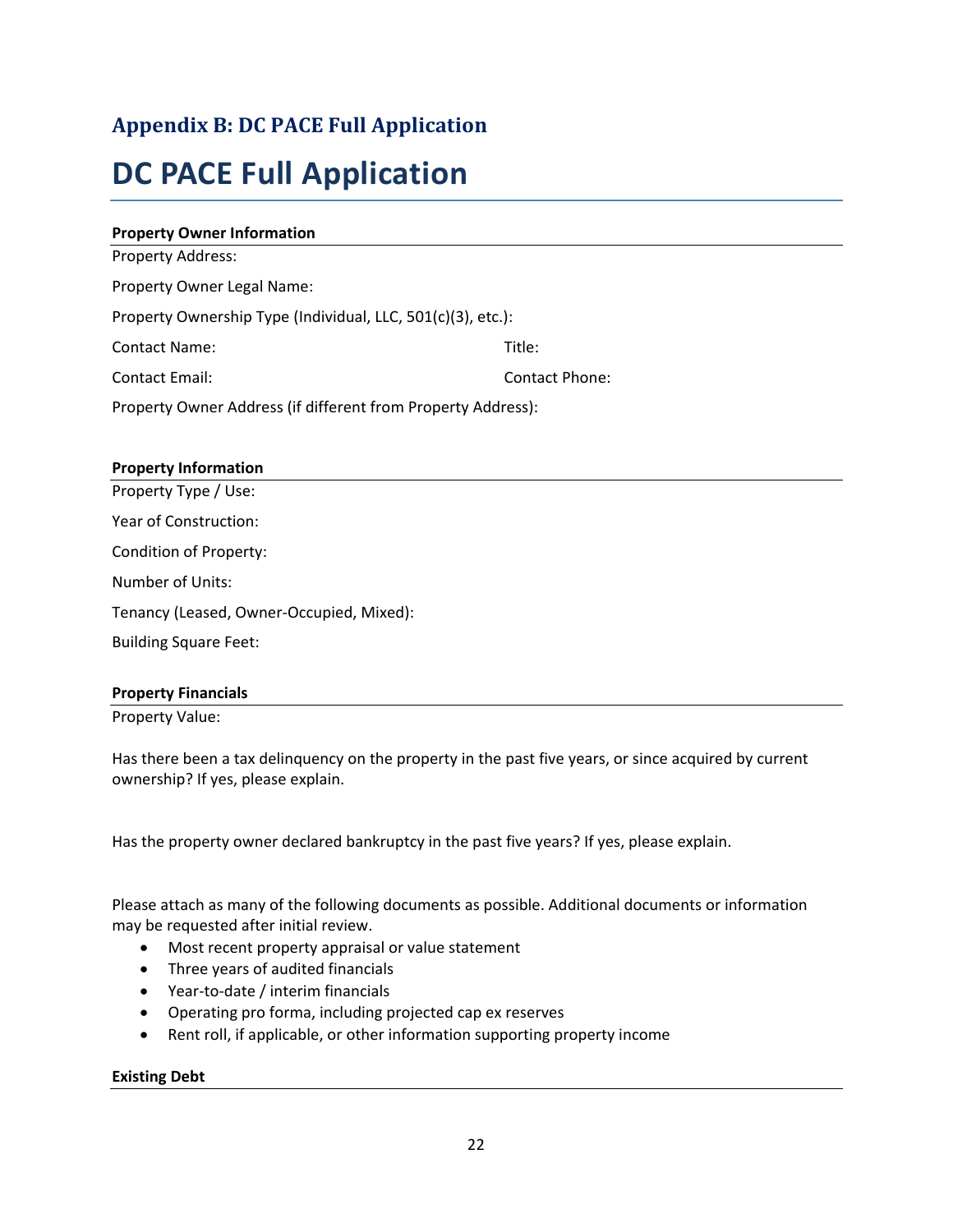Is there currently existing (or will there be at the time of closing) debt secured by a first lien on the property? If yes, please provide the following:

| Lender Name:                  |                               |
|-------------------------------|-------------------------------|
| Original Principal:           |                               |
| Date of Financing:            |                               |
| <b>Outstanding Principal:</b> |                               |
| <b>Monthly Payment:</b>       |                               |
| Interest Rate:                | Rate Type (Fixed, Adjusting): |
| Term:                         | Amortization:                 |
| Lender Contact:               |                               |
| Lender Contact Email:         | Lender Contact Phone:         |
|                               |                               |

Has there been a default on the primary mortgage / debt in the past 5 years? If yes, please explain.

Is there currently (or will there be at the time of closing) other debt secured by an encumbrance on the property? If yes, please provide the information above for any additional debt in a separate document.

Are there any other liens, deeds, or encumbrances on the property? If yes, please explain.

Please attach the following for any debt secured by the property:

• Most recent mortgage / loan statement

#### **Project Information**

Who pays the property utility bills? (Owner, tenants) Estimated Project Cost: Expected Measures: Project Start Date: Contractor(s): Contractor Contact Name: Contractor Contact Email: Contractor Contact Phone:

Please attach as many of the following as possible. Alternatively, the DC PACE program can work with your contractor to collect these items:

- Project budget / schedule of values
- Energy audit, solar feasibility study, or boiler lite worksheet (please contact the program administrator if you are unsure which requirement applies)
- DC PACE Energy Audit Worksheet (template available online)
- Minimum 12 months of utility bills, 24 months preferred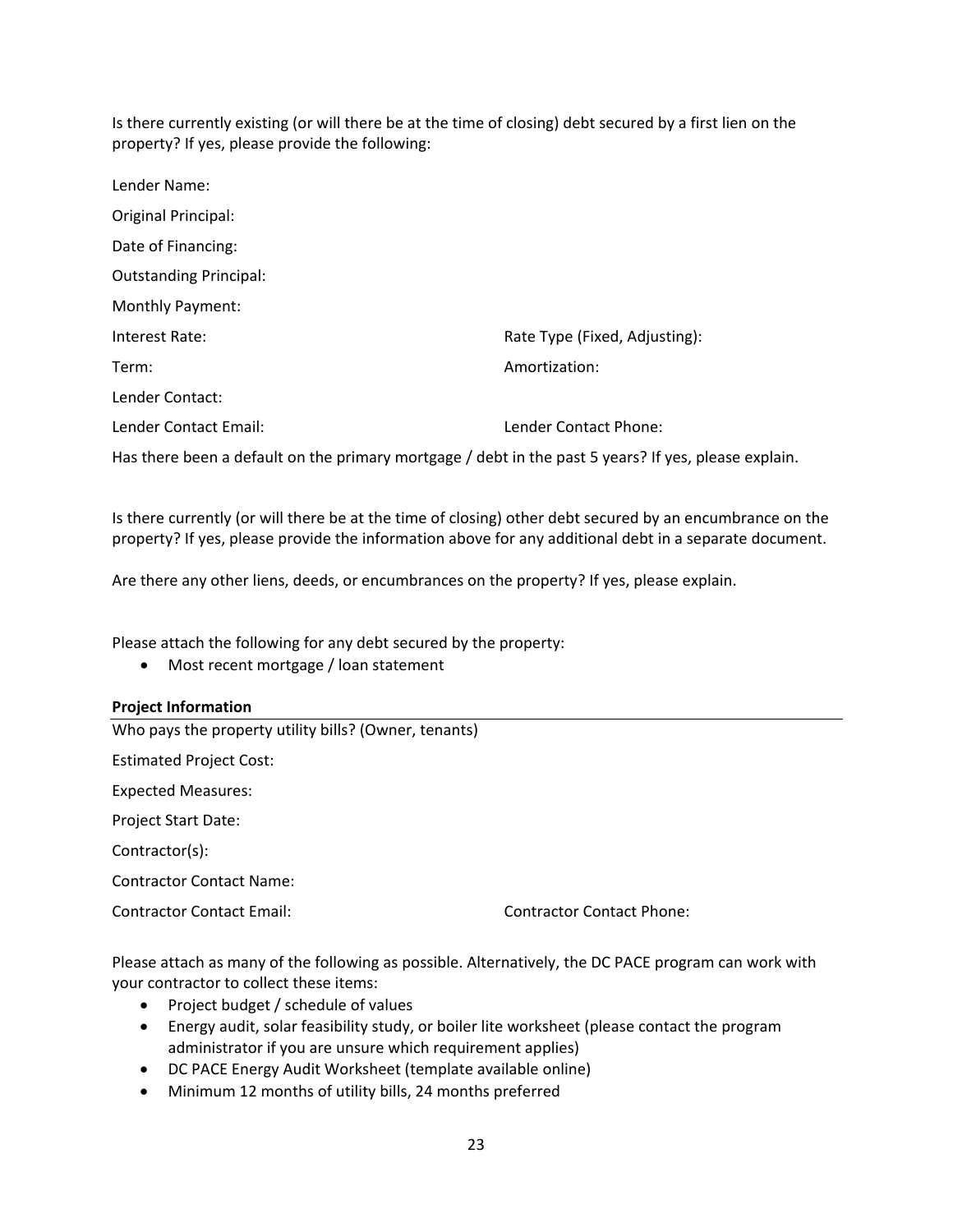- M&V Plan covering commissioning and two years post-installation
- Supporting materials, such as selected bids, equipment spec sheets, plans, etc.

#### **Applicant Representations**

By submitting this application, applicant certifies that:

The above and attached information is true and correct to the best of their knowledge.

Property Owner has clear title to the real property and the authority to enter into the agreements necessary for PACE financing.

The Program Administrator is authorized to share basic property and project information with capital providers in order to solicit indicative terms.

The Program Administrator is authorized to work with the Property Owner in engaging with existing lenders in order to secure lender consent.

Signature: \_\_\_\_\_\_\_\_\_\_\_\_\_\_\_\_\_\_\_\_\_\_\_\_\_\_\_\_\_\_\_\_\_\_ Date: Name: Title: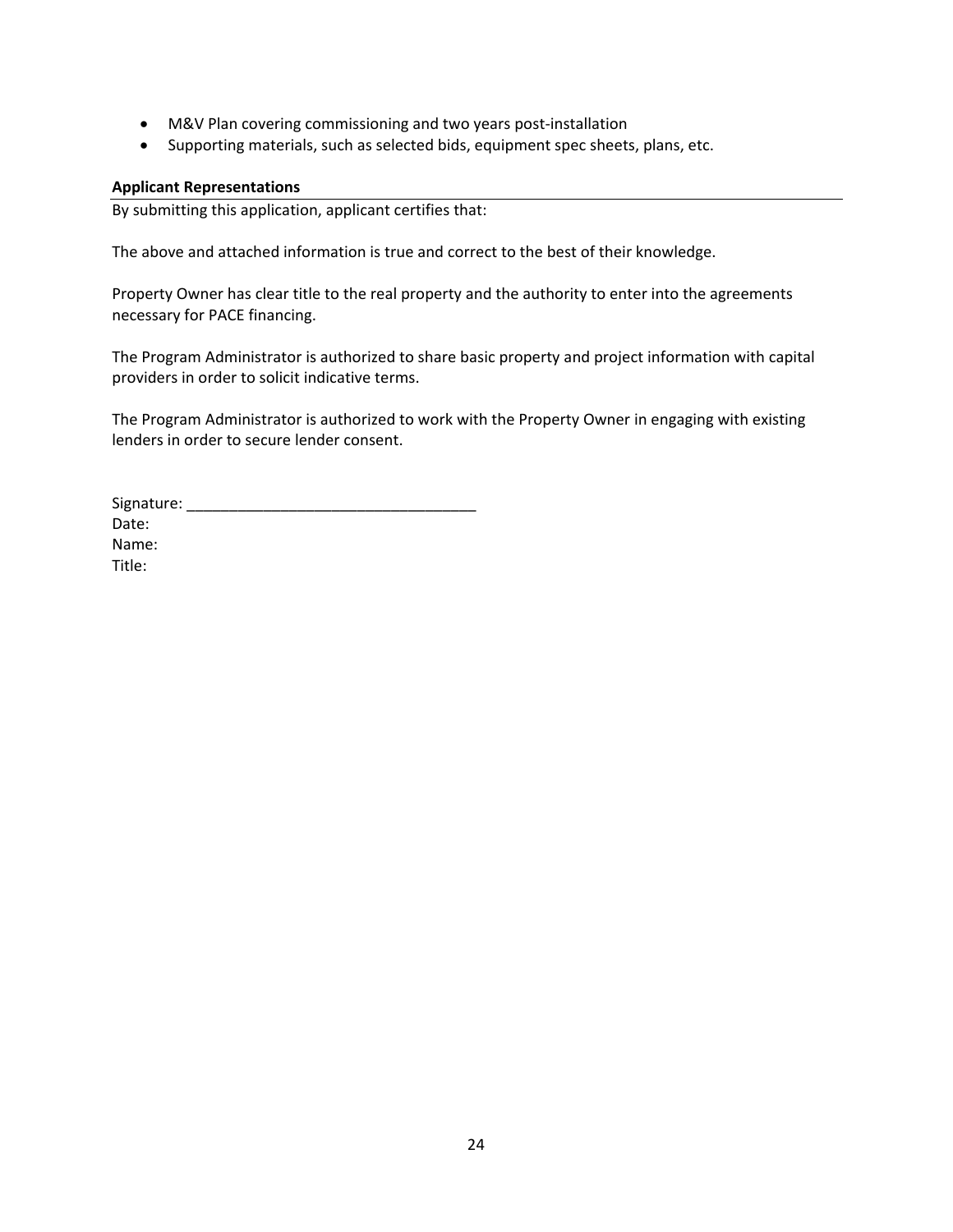# <span id="page-24-0"></span>**Appendix C: Project Approval Checklist**

As applicable, the following items must be included in a Full Application:

- 1. The project application fee of \$250.
- 2. Title search of property seeking financing, to be commissioned by the PACE capital provider, within 60 days of closing.
- 3. Appraisal or market study conducted within the last three years**, if needed,** to demonstrate that the project meets the DC PACE underwriting criteria.
- 4. A complete technical application as described in the Section IV of the Program Guidelines.
- 5. A validation report signed by an approved Independent Engineer, listing the Energy Conversation Measures ("ECMs") demonstrating that the energy project was evaluated consistent with the standards outlined in the Program Guidelines.
- 6. A signed construction contract or contracts and contractor qualifications as outlined in Section IV of the Program Guidelines
- 7. If applicable, an SIR Waiver Form (see template in Appendix D)
- 8. A disclosure of risk form signed by the Property Owner (see template in Appendix E).
- 9. If applicable, a lender consent form signed by any mortgage holders.
- 10. Most recent mortgage statement.
- 11. A valid and signed term sheet with the PACE Capital Provider.
- 12. Agreement to Program Terms (see template in Appendix F).
- 13. Property financials, as listed below, OR an affidavit signed by the Capital Provider affirming that they have assessed the Property Owner's ability to cover their debt service in a manner consistent with a commercial mortgage. The affidavit shall also provide the Debt Service Coverage Ratio (DSCR) (pre-retrofit and estimated post-retrofit), as well as the Loan-to-Value and PACE-to-Value ratios. In all cases, the District and the Administrator reserve the right to request original financial documents, including:
	- Three years of audited financial data;
	- Year to date introductory financials, if available;
	- Operating pro forma;
	- Rent roll, if available;
	- Most recent mortgage statement.
- 14. Board resolution and organizational documents of the Property Owner, if applicable.

After project completion, please provide:

- 1. Commissioning report and other completion documentation, as described in Section IV of the Program Guidelines.
- 2. M&V reports as required.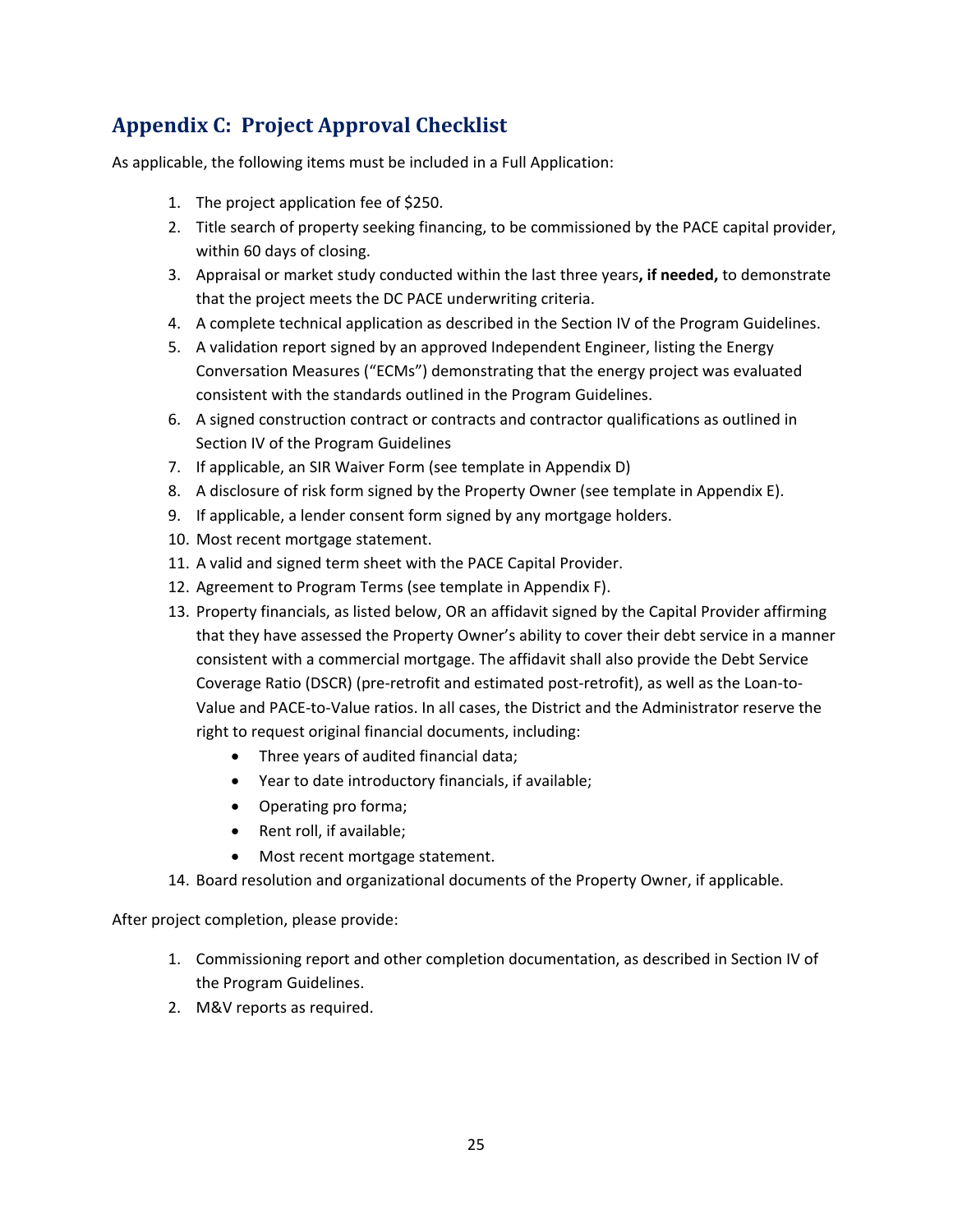# <span id="page-25-0"></span>**Appendix D: SIR Waiver Form**

#### **DC PACE Savings-to-Investment Ratio Waiver Form**

WHEREAS, the property owner of the property located at [address and SSL] (Property), intends to participate in the DC Property Assessed Clean Energy (DC PACE) program and has applied for PACE financing to support a project generally consisting of [XX measures] (Project) at the Property.

WHEREAS, in accordance with DC PACE requirements, an energy audit, energy model, or feasibility study has been performed for the Project, and such study concludes that the expected value of the savings from the project is **not** reasonably expected to equal or exceed the amount of the principal of, and interest on, the PACE financing, i.e., the savings-to-investment ratio (SIR) is not greater than one.

WHEREAS, Property Owner desires to proceed with closing on the PACE financing pursuant to the term sheet with their selected Capital Provider and implementation with the Project, in full understanding that the project SIR is less than one.

NOW, THEREFORE, the Property Owner acknowledges:

- 1. The savings-to-investment ratio of the Project is not greater than one and the savings that may accrue from the Project are not expected to exceed the principal and interest on the PACE financing, and the Project savings will not fully offset the PACE Assessment payments.
- 2. The Project meets high standards of energy efficiency or water efficiency or stormwater retention standards or other sustainability measures, as demonstrated with its compliance with the following criteria outlined in the DC PACE Program Guidelines: [Please specify].
- 3. The Project meets the public purpose declared in Section 102 of the Energy Efficiency Financing Act of 2010, which is to address the issue of global climate change and to reduce the consumers' energy costs.

Agreed and acknowledged:

Property Owner

| Name:  |  |
|--------|--|
| Title: |  |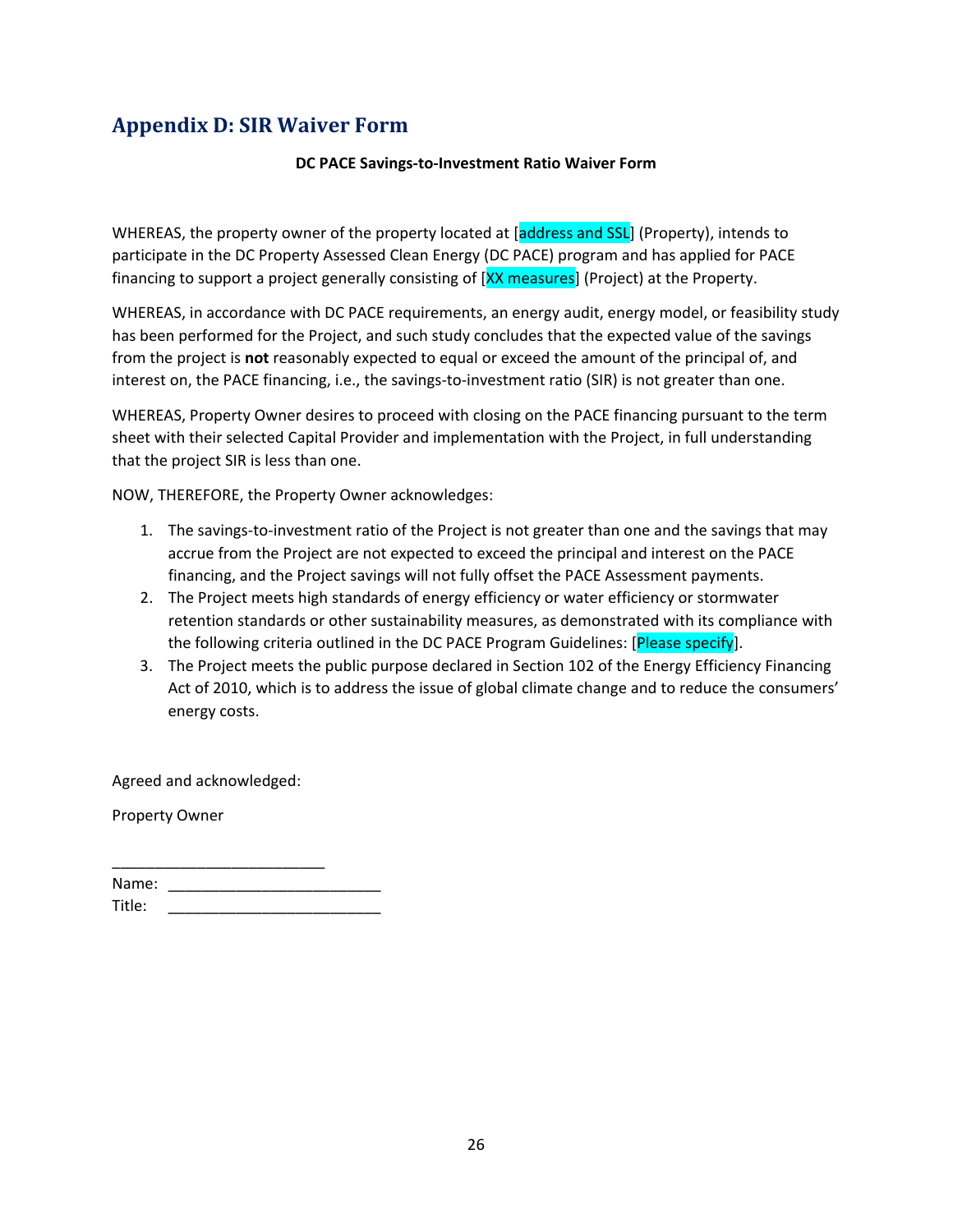# **Appendix E: Risk Disclosure Form**

#### **DC PACE Disclosures of Risks**

As a Property Owner participating in the DC PACE Program, you should consider carefully the risks associated with accepting PACE financing and the Special Assessment on your property. These risks include, but are not limited to, the following:

- 1) Special Assessments are secured by and attached to the real property. Upon closing, the PACE Assessment Memorandum will be recorded and the property will be subject to a Special Assessment. A lien for unpaid installments of the Special Assessment, including penalties and interest, shall attach to the Property in the same manner and with the same priority and collection procedures as a lien for delinquent real property taxes under Title 47 of the District of Columbia Official Code. The result could ultimately be a tax sale if the delinquent payments are not made.
- 2) Neither the Program Administrator nor the District is your lender. The Administrator's role in this transaction is to administer the DC PACE Program and ensure that projects meet all of the applicable eligibility requirements.
- 3) The Property Owner has been made aware of the interest rate and any prepayment penalties associated with the PACE financing, including any fees charged by the Administrator, the District, and the District's Paying Agent.
- 4) The Property Owner is aware of the risks associated with variable interest rate financing, if applicable.
- 5) An Independent Engineer has reviewed the project costs and estimated savings to confirm that they are reasonable. However, that review is limited to a reasonable professional judgment based on the information made available and various assumptions. The Property Owner is aware that neither the Independent Engineer, the Administrator, nor the District guarantees energy savings.
- 6) The energy efficiency and renewable energy measures proposed to be installed on the property may not perform to specification. They may break down or underperform due to technical malfunction or improper installation. Project success often depends on selecting parties capable of installing and managing projects and structuring contracts that provide appropriate protection against these construction and operational risks. The Administrator recommends Property Owners have their installation and servicing contracts reviewed by competent legal counsel and engineering consultants prior to execution.
- 7) The Program will require that contractors meet certain minimum requirements, however, neither the Administrator nor the District: (1) endorses the workmanship of any contractor; nor (2) guarantees, warranties, or in any way represents or assumes liability for any work proposed or carried out by a contractor. Additionally, the Administrator is not responsible for assuring the design, engineering, and construction of the project is proper or complies with any particular laws, regulations, codes, licensing, certification and permit requirements, or industry standards. The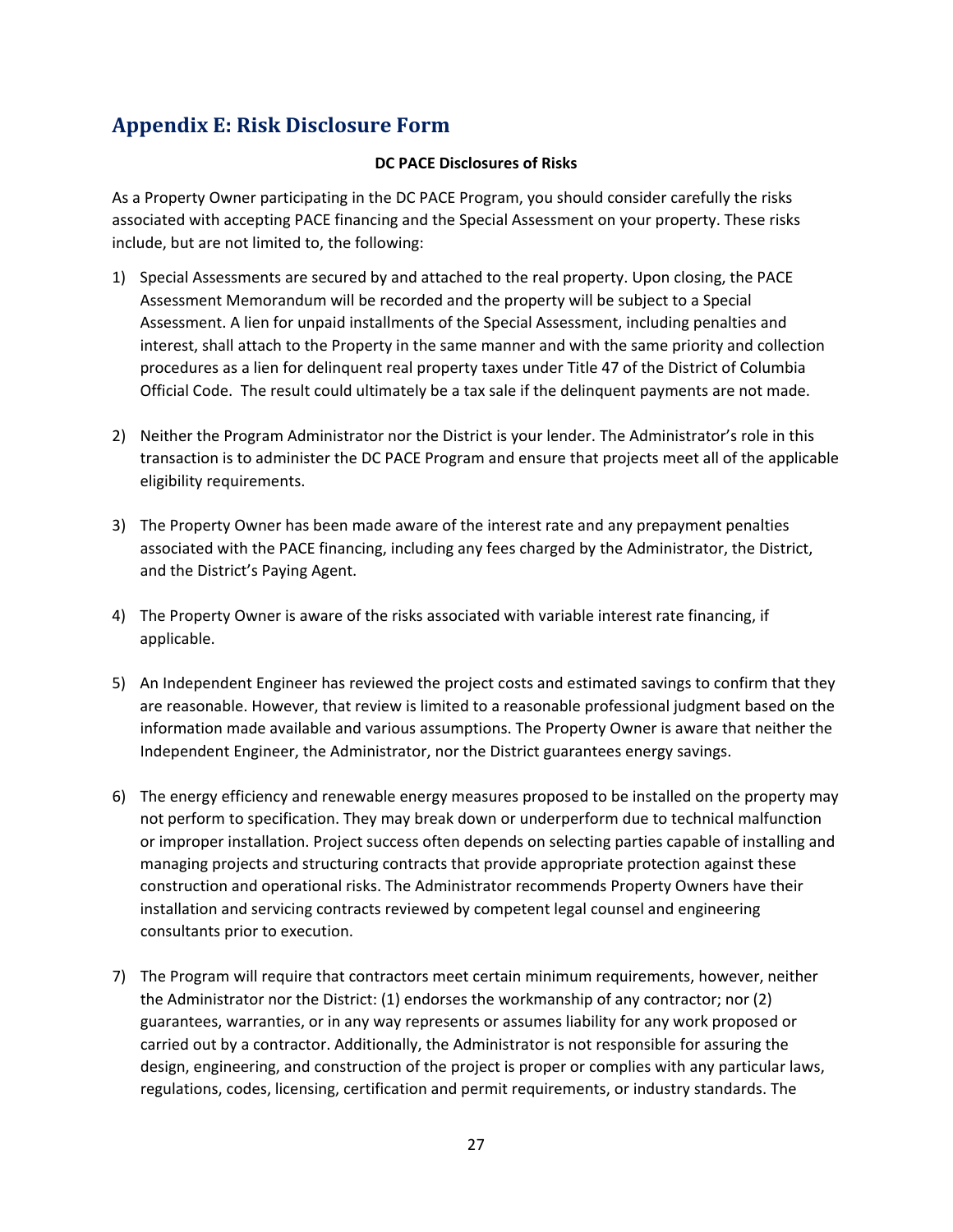Administrator does not make any representations of any kind regarding the results to be achieved by the project or the adequacy or safety of such measures.

- 8) Completed projects require ongoing maintenance to meet projected savings and sustain equipment performance. Such maintenance could be complex, costly, and/or be beyond the capabilities of "inhouse" staff, requiring external expertise or specialized services over the life of the measures.
- 9) Fluctuations in energy or water prices may increase or decrease the savings associated with your project. Your project's estimated savings are based on assumptions about the future price of electricity and fuels.
- 10) Changes in property occupancy may increase or decrease the savings associated with your project. Your project's estimated savings are based on assumptions about the future occupancy and uses of your property.
- 11) Changes to federal or local policies and incentives may impact the economic benefits of your project. Such policies may include governmental initiatives, laws, and regulations designed to reduce energy usage, encourage the use of clean energy or encourage the investment in and the use of sustainable infrastructure, utility rebates, and renewable energy credits. Incentives provided by the Federal government may include tax credits, tax deductions, bonus depreciation as well as federal grants and loan guarantees. You may be depending on these policies and incentives to help defray the costs associated with, and to finance, your project. Government regulations also impact the terms of third-party financing provided to support these projects. If any of these government policies, incentives or regulations are adversely amended, delayed, eliminated, or reduced, the economics of your project may be harmed.

Now, therefore:

Property Owner hereby acknowledges the above described DC PACE disclosure of risks by and through its duly authorized undersigned representative.

Property Owner hereby disclaims, releases and forever discharges the Administrator and the District from any and all actions, causes of actions, claims and demands for, upon, or by reason of any damage, loss, or injury, which hereafter may be sustained by Property Owner for participating in the DC PACE Program.

Property Owner:

| Name:  |  |
|--------|--|
| Title: |  |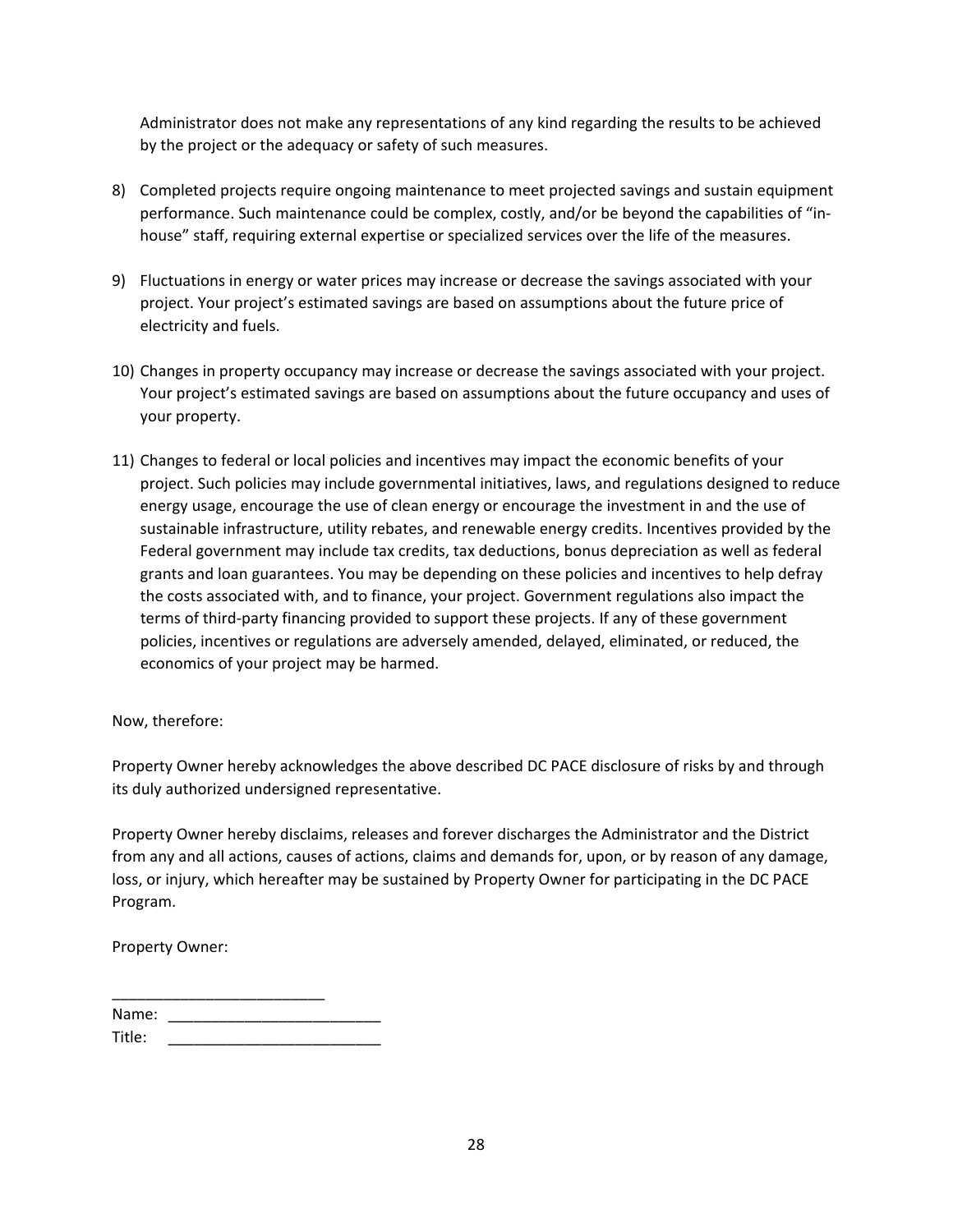# <span id="page-28-0"></span>**Appendix F: Agreement to Program Terms Template**



### [Property] **Agreement to Program Terms [DATE]**

Thank you for providing DC PACE with the opportunity to provide [Property] with a credit facility of \$XX through a Property Assessed Clean Energy ("**PACE**") Assessment. The following is a summary of the program requirements for the credit facility which is made pursuant to the authority of the District of Columbia Code, Title 47, Chapter 8 (the "Statute").

This is neither a commitment to lend nor a guarantee of approval by DC PACE but describes proposed terms for discussion purposes. This document is a Program Agreement with DC PACE and is not the term sheet for your PACE financing. Please see the term sheet presented by your Capital Provider for additional terms and conditions. You must sign both documents for the Administrator to move forward with review and approval of your PACE application.

This document does not purport to summarize all terms, conditions, representations, warranties and other provisions that may be contained in the PACE financing documentation. In the event that the Property Owner accepts this Agreement to Program Terms but ultimately does not close financing offered to it pursuant to this Agreement to Program Terms, Property Owner agrees to reimburse the Program Administrator for any and all third-party expenses incurred in connection with the Program Administrator's application review process, such as for commissioning an Independent Engineer's review of your technical application.

#### *Property Details:*

| <b>Property Name:</b>  | [Name] (the "Property")                                         |
|------------------------|-----------------------------------------------------------------|
| Location:              | [Address]                                                       |
| <b>Property ID</b>     | [District of Columbia Office of Tax and Revenue Square and Lot] |
| <b>Property Owner:</b> | [Name and Address]                                              |

*PACE Financing Terms:*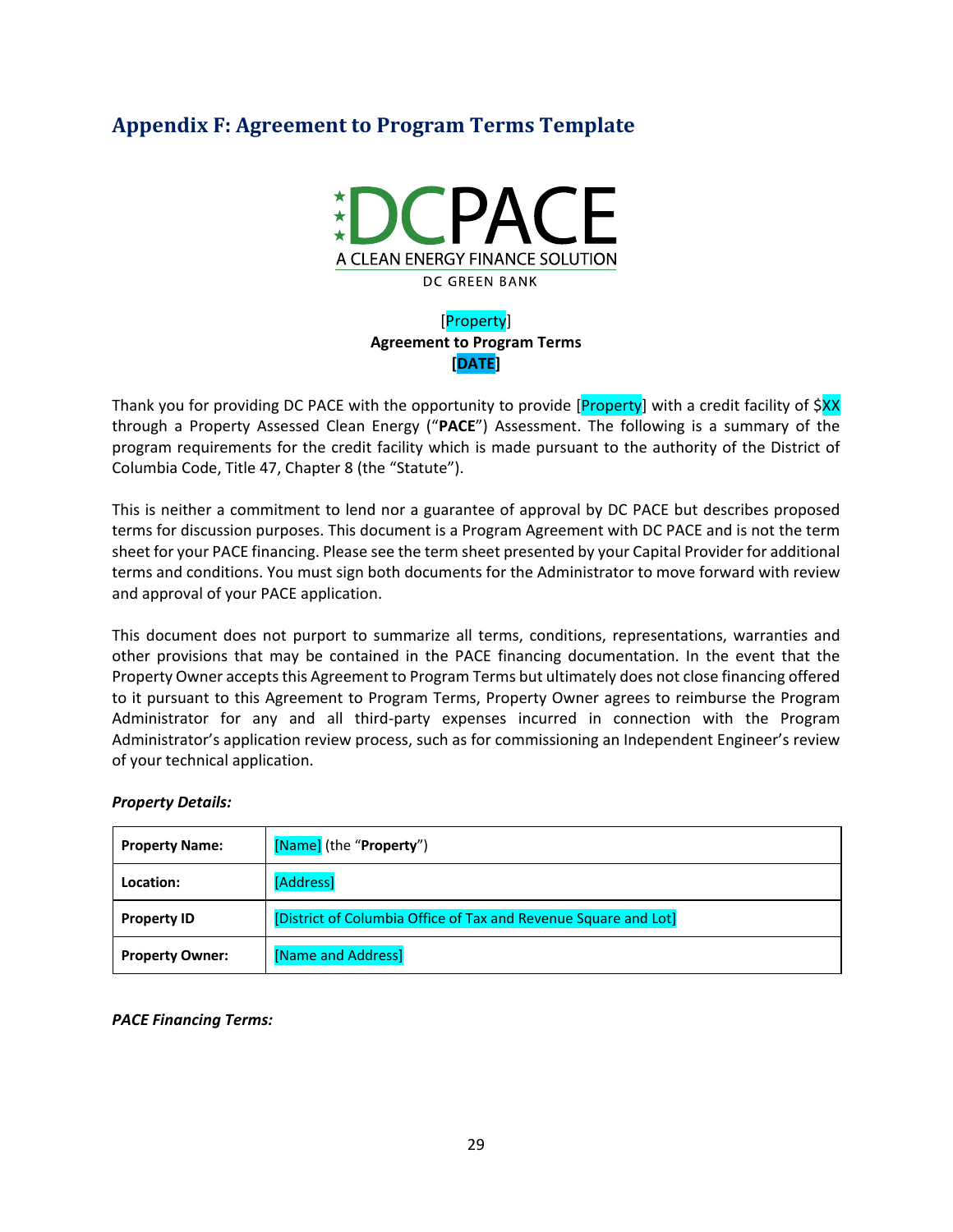| <b>PACE Funds:</b>                          | PACE funds shall be provided for approved costs including to (a) finance clean energy,<br>water conservation, energy efficiency, and other related retrofits to the Property and<br>(b) pay costs of obtaining and closing that credit facility, subject to the capital<br>provider's approval.                                                                                                                                                                       |
|---------------------------------------------|-----------------------------------------------------------------------------------------------------------------------------------------------------------------------------------------------------------------------------------------------------------------------------------------------------------------------------------------------------------------------------------------------------------------------------------------------------------------------|
| <b>Funding Amount:</b>                      | \$XX                                                                                                                                                                                                                                                                                                                                                                                                                                                                  |
| <b>PACE Capital</b><br>Provider             | [Bank Name and Address]                                                                                                                                                                                                                                                                                                                                                                                                                                               |
| <b>DC PACE</b><br>Administrator:            | Urban-Energy Advisors, LLC d/b/a "Urban Ingenuity"                                                                                                                                                                                                                                                                                                                                                                                                                    |
| <b>PACE</b><br><b>Administration Fee:</b>   | Property owner agrees to pay the PACE Administration fee, which will be [2.00]% of the<br>project costs, payable to the PACE Administrator at closing. This fee may be capitalized<br>into the PACE financing or paid directly at the time of closing.                                                                                                                                                                                                                |
| <b>Third-Party</b><br><b>Expenses:</b>      | Property owner agrees to pay any additional closing costs incurred by the Program<br>Administrator, including but not limited to costs of the technical review, legal costs, and<br>the costs of recording the Special Assessment.<br>If the property owner accepts this agreement but does not close on the PACE<br>financing, property owner must reimburse the Program Administrator for any third-<br>party expenses incurred in the review of their application. |
| <b>Annual PACE</b><br><b>Program Fee:</b>   | The annual program servicing and administration fees will be 0.20% of the original<br>principal, of which 0.15% is due to the PACE Administrator and 0.05% is due to the<br>District. These fees will be added to the semi-annual PACE payment.                                                                                                                                                                                                                       |
| <b>Annual PACE</b><br><b>Servicing Fee:</b> | \$250 due to the District's Servicer. These fees will be added to the semi-annual PACE<br>payment.                                                                                                                                                                                                                                                                                                                                                                    |
| <b>Ongoing M&amp;V:</b>                     | The property owner agrees to comply with DC PACE ongoing measurement and<br>verification requirements as described in the Program Guidelines.                                                                                                                                                                                                                                                                                                                         |
| <b>Public</b><br>Information:               | The property owner understands that certain basic details about DC PACE projects may<br>be made public by the Administrator or the District in case studies or other material.<br>Such information would include the appx. project location, building type, project<br>measures, PACE Capital Provider, and approximate financed amount. No confidential<br>information or financial details would be included in any such material.                                  |

#### *Additional Program Terms and Conditions:*

| <b>Special Assessment:</b>   | Repayment is made by the Property Owner through a Special Tax Assessment on the<br>property (the "Special Assessment") that will be collected with the property taxes.                                                  |
|------------------------------|-------------------------------------------------------------------------------------------------------------------------------------------------------------------------------------------------------------------------|
| Payment<br><b>Mechanics:</b> | The Property Owner will pay the Special Assessment to the District of Columbia tax<br>collector semiannually no later than March 31 and September 15 of each year; the same<br>due dates for semiannual property taxes. |